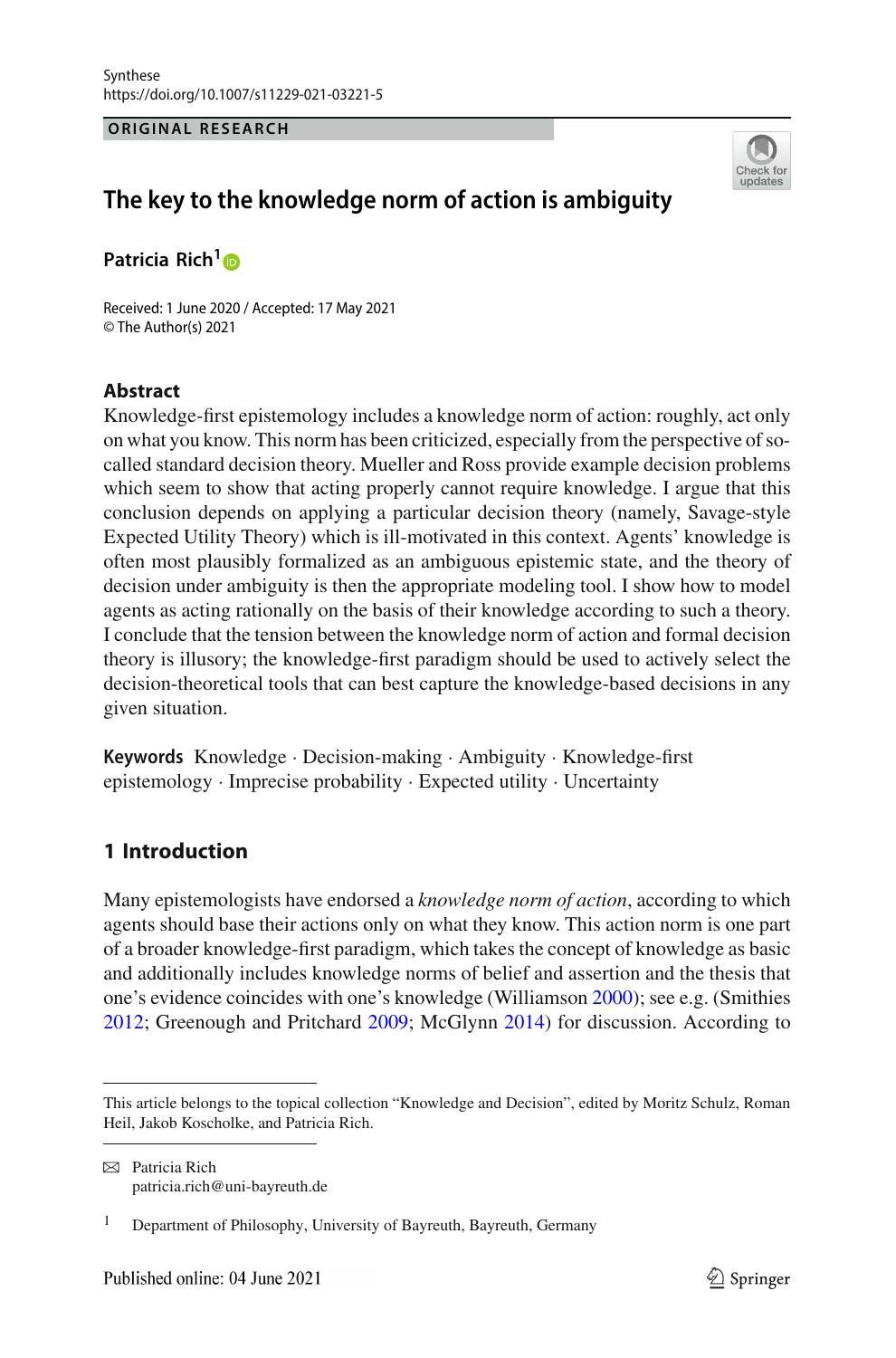proponents, this paradigm achieves great explanatory power and avoids the notorious Gettier problem just by putting knowledge at the center of everything.

A prima facie concern about the knowledge norm of action is immediate: what about the fact that humans are perpetually uncertain, but must decide nonetheless? Schiffer [\(2007\)](#page-29-2) framed this problem as one of competition with the widely-deployed Bayesian account of rational choice under uncertainty, Expected Utility Theory (Savag[e](#page-29-3) [1954](#page-29-3)). Proponents of the knowledge norm clearly need a story about this well-developed existing account, either rejecting it or explaining when and how their norm can also play a role. The significance of the knowledge norm would be greatly diminished if it were to be relevant only in situations of certainty. Ideally, there would be a wellworked-out knowledge-based decision theory with the kind of general applicability that Bayesian Expected Utility Theory is taken to have (this special issue reflects this desideratum).

The key first step in defending the knowledge norm is to recognize that knowledge is not (necessarily) just the traditional outright attitude, but is in fact compatible with uncertainty. That is, epistemic states reflecting uncertainty, such as partial beliefs or credences, can constitute knowledge. Weisberg connects credences to beliefs about chances, which could constitute knowledge about chances (Weisber[g](#page-29-4) [2013\)](#page-29-4). Moss argues in great detail that agents can have not only knowledge of chances, but knowledge which is itself, directly, probabilistic (Mos[s](#page-28-2) [2013](#page-28-2), [2017\)](#page-28-3). For example according to this view—an agent can know that it will probably rain, know that rain is between .7 and .8 likely, or have a .65 credence in rain which constitutes knowledge.

Despite this important insight, uncertainty still presents a puzzle for the knowledge norm because of the existing alternative mathematical decision theory. Expected Utility Theory appears very different from the knowledge norm, and the two normative hypotheses would plausibly have incompatible consequences. In practice, Expected Utility Theory has been taken as a source of objections to the knowledge norm of action. The standard strategy has been to defend the knowledge norm by arguing that its normative implications are in fact compatible with, or even coincide with, those of Expected Utility Theory (see e.g. Hawthorne and Stanle[y](#page-28-4) [2008;](#page-28-4) Weisber[g](#page-29-4) [2013;](#page-29-4) Mos[s](#page-28-2)  $2013$ .<sup>1</sup>

Mueller and Ross consider this tradition of defenses of the knowledge norm of action and claim to show that the norm cannot be correct (Mueller and Ros[s](#page-29-5) [2017](#page-29-5)). Their thorough analysis is based on an example in which the inputs to rational choice according to Expected Utility Theory seem clearly not to count as knowledge. This is because the belief (here, a credence) on which the agent bases their (expected utility maximizing) decision is right on the borderline of supporting one choice over the other, but is intuitively unsafe. Therefore, the argument goes, decisions need not be based on knowledge.

This demonstration seems forceful because it is extremely plausible in this case that the decision-supporting belief Mueller and Ross identify would not count as knowledge. It is critical to note, however, that the argument essentially depends on the presupposition that Expected Utility Theory is the full mathematical story of rational

<span id="page-1-0"></span><sup>&</sup>lt;sup>1</sup> Similarly, Jackso[n](#page-28-5) [\(2012](#page-28-5)) defends the knowledge norm as governing only full belief, without rejecting Expected Utility Theory as capturing rationality.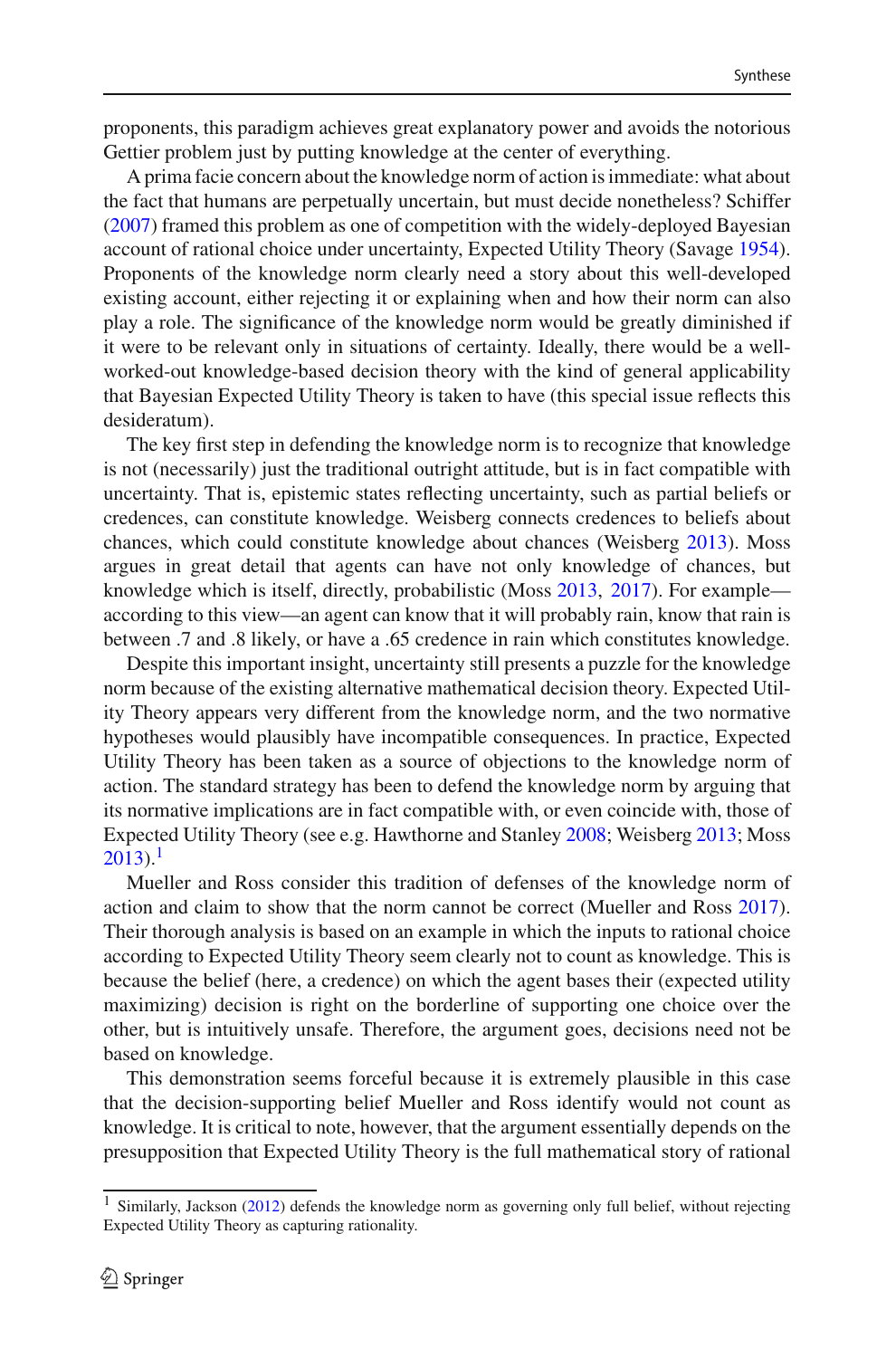choice. This is a real problem: Expected Utility Theory may be the standard way to represent rational choices in epistemology, but it is certainly not the only—and often not the best—way. Indeed, from the perspective of the knowledge norm of action, a different decision theory may be required.

Importantly, while proponents of the knowledge norm of action have not moved to reject Expected Utility Theory, the assumption that rationality means maximizing expected utility with respect to precise credences is not considered critically or provided with motivation relative to the knowledge-first paradigm, either. Although Expected Utility Theory is commonly employed within epistemology with little or no argument, it was designed to apply only in particular settings [famously, in Savage's "small worlds" (Savag[e](#page-29-3) [1954](#page-29-3), Chap. 2.5); see e.g. Chew and Sag[i](#page-28-6) [2008](#page-28-6); Binmor[e](#page-27-0) [2008](#page-27-0); Mousavi and Gigerenze[r](#page-29-6) [2017](#page-29-6)] and is generally controversial (the critiques and paradoxes are endless, but see e.g. Ellsber[g](#page-28-7) [1961](#page-28-7); Tversk[y](#page-29-7) [1975](#page-29-7); Se[n](#page-29-8) [1977](#page-29-8); Bucha[k](#page-28-8) [2013](#page-28-8)). The problem is particularly relevant in the context of the debate over the knowledge norm of action. This is because Expected Utility Theory is especially poorly motivated from the perspective of the knowledge norm. In fact, considerations in support of the knowledge norm can be seen as directly speaking against Savage-style Expected Utility Theory for many practical purposes, and for cases like that in Mueller and Ross' key example.

Given Mueller and Ross' description and discussion of this key example, I argue that the best candidate for the agent's knowledge will be an epistemic state reflecting a situation of ambiguity. Hence, a theory of decision making under ambiguity would best characterize the knowledge-based decisions from a mathematical perspective, and arguably characterize *rational* choices in this setting. I illustrate the possibilities here using one such theory which is especially simple and amenable to use in epistemology.

The existence of this more natural alternative picture means that the knowledge norm can be defended against Mueller and Ross' challenge. Their argument in fact leaves room for two possible conclusions: either knowledge is not the norm of action, or Expected Utility Theory is often the wrong way to identify the right actions. The latter conclusion is clearly preferable from the knowledge-first perspective, and is in general appealing once the broader range of decision-theoretic possibilities is considered. The knowledge norm of action is a much stronger hypothesis once it is paired with its own mathematical characterization of rational decisions.

To be clear, the argument in this paper is meant to supplement, and not to refute or replace, defenses of the knowledge norm articulating a particular relationship, such as a division of labor, between knowledge-based reasoning and formal decision theory (e.g. Weatherso[n](#page-29-9) [2012;](#page-29-9) Weisber[g](#page-29-4) [2013](#page-29-4); Feldbacher-Escamill[a](#page-28-9) [2018\)](#page-28-9). The knowledge norm of action is often expressed in terms of what agents may take as reasons for actions (Hawthorne and Stanle[y](#page-28-4) [2008\)](#page-28-4), and given this formulation, some story about the relationship between acting on reasons and conforming to a formal decision theory is needed. The purpose of this paper is to show that prospects for telling such a story are much better if the formal theory is chosen in accordance with the agent's level of knowledge in any given case. The focus is on explaining why and how the theory of decision under ambiguity should often be used instead of Expected Utility Theory, no matter exactly what role the formal theory is taken to play in the knowledge-first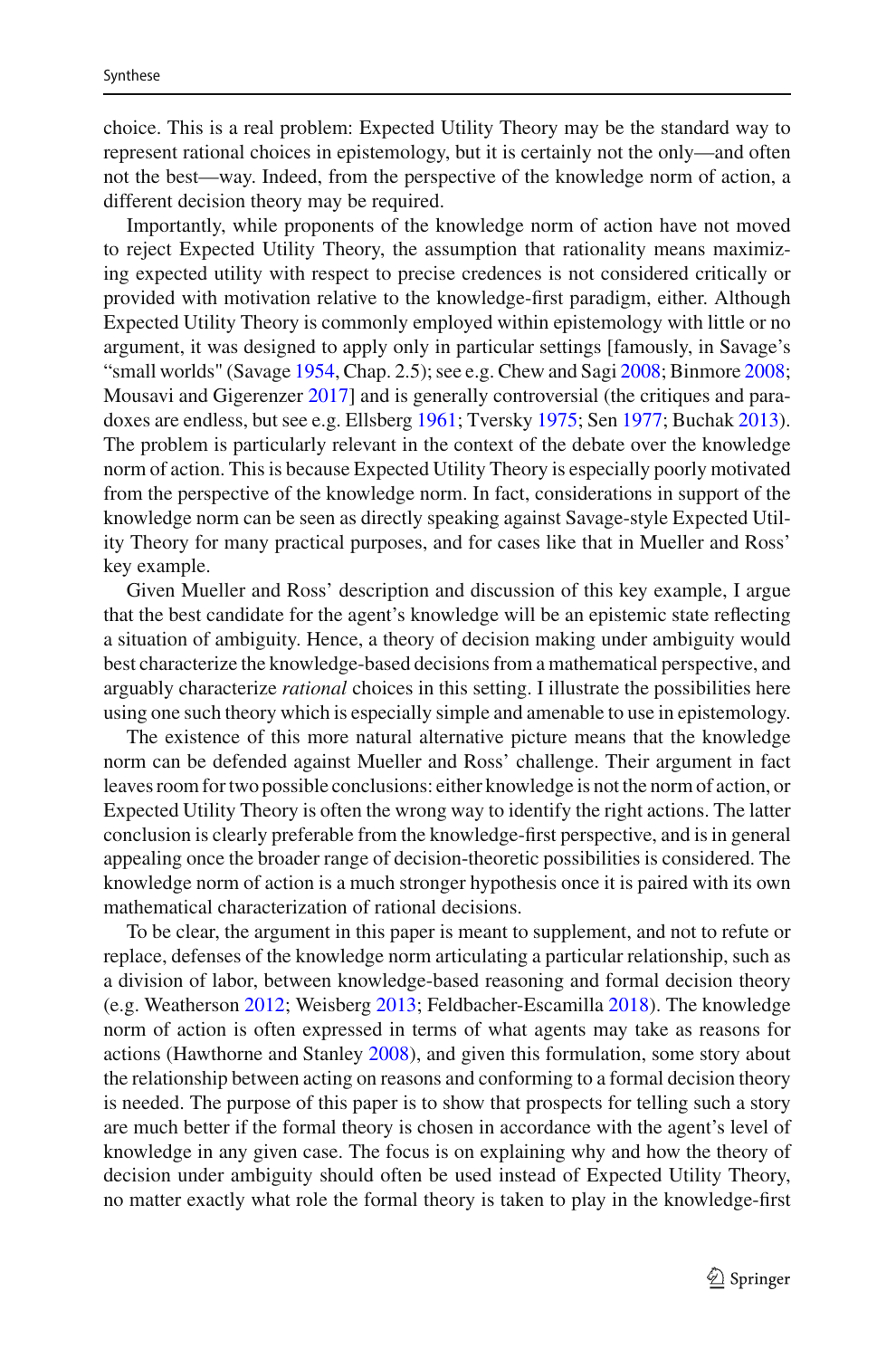paradigm. Similarly, I will assume for present purposes that separate debates regarding the viability of the knowledge norm of action can be resolved.

This paper is organized as follows: Section [2](#page-3-0) presents Mueller and Ross' main argument that the rational and knowledge-based decisions need not coincide [\(2017](#page-29-5)). Section [3](#page-5-0) considers in turn the key premises in their argument, and delineates the cases in which each should be accepted; the two premises are argued to be compelling in distinct and non-overlapping types of cases. The crucial observation regarding the second premise is that Savage's Expected Utility Theory is treated as the sole available formal decision theory, but this ignores the further development of numerous decision theories for situations in which there is greater uncertainty. Section [4](#page-16-0) provides an overview of an alternative general theory which includes many familiar proposals as special cases. It shows how the theory can be applied to Mueller and Ross' example to derive unique rational choices in that example. Importantly, it would be natural to characterize agents' knowledge as the epistemic inputs to such a theory. Section [5](#page-24-0) steps back to reflect on the morals for the knowledge norm of action and for decision theory. An important takeaway is that the knowledge norm of action can be used to adjudicate among the countless available decision theories. The proponent of knowledge norms should use the strength of their paradigm to play an active role in this old, but still tough, debate with extensive impact on epistemology.

## <span id="page-3-0"></span>**2 Elvis' umbrella dilemma**

Mueller and Ross [\(2017\)](#page-29-5) take themselves to have demonstrated that the knowledge norm cannot be correct. The key example for us is the following choice problem:

*Elvis' Shoes* Elvis is concerned about his famous blue suede shoes. He considers whether it will rain today or not; rain would damage the shoes. Elvis can however take a preventative measure: he can buy an umbrella, which would cost money but protect his shoes in the event of rain. Elvis must decide whether to buy the umbrella.

Table [1](#page-4-0) shows Elvis' utility losses for each of the two actions he considers (buying the umbrella or not) and for each of the two relevant states of the world (raining and not raining). The expected utility of Elvis' two actions would be equal if the probability of rain ( $P(Rain)$ ) were .3999[2](#page-3-1).<sup>2</sup> This probability would make the two options equally good. A higher probability of rain would make the expected utility of buying the umbrella greater, while a lower probability of rain would give not buying it greater expectation.

For the example to do its job, there needs to be a conflict between the implications of decision theory and of the knowledge norm. Mueller and Ross identify "borderline probability cases" as the important test cases; in such cases, the belief that the agent acts on is just at the borderline of supporting a particular action, and so it will often be questionable whether the agent has knowledge supporting their action. Therefore,

<span id="page-3-1"></span><sup>2</sup> The precise indifference probability is .399920016, but I follow Mueller and Ross in rounding to 5 decimal places.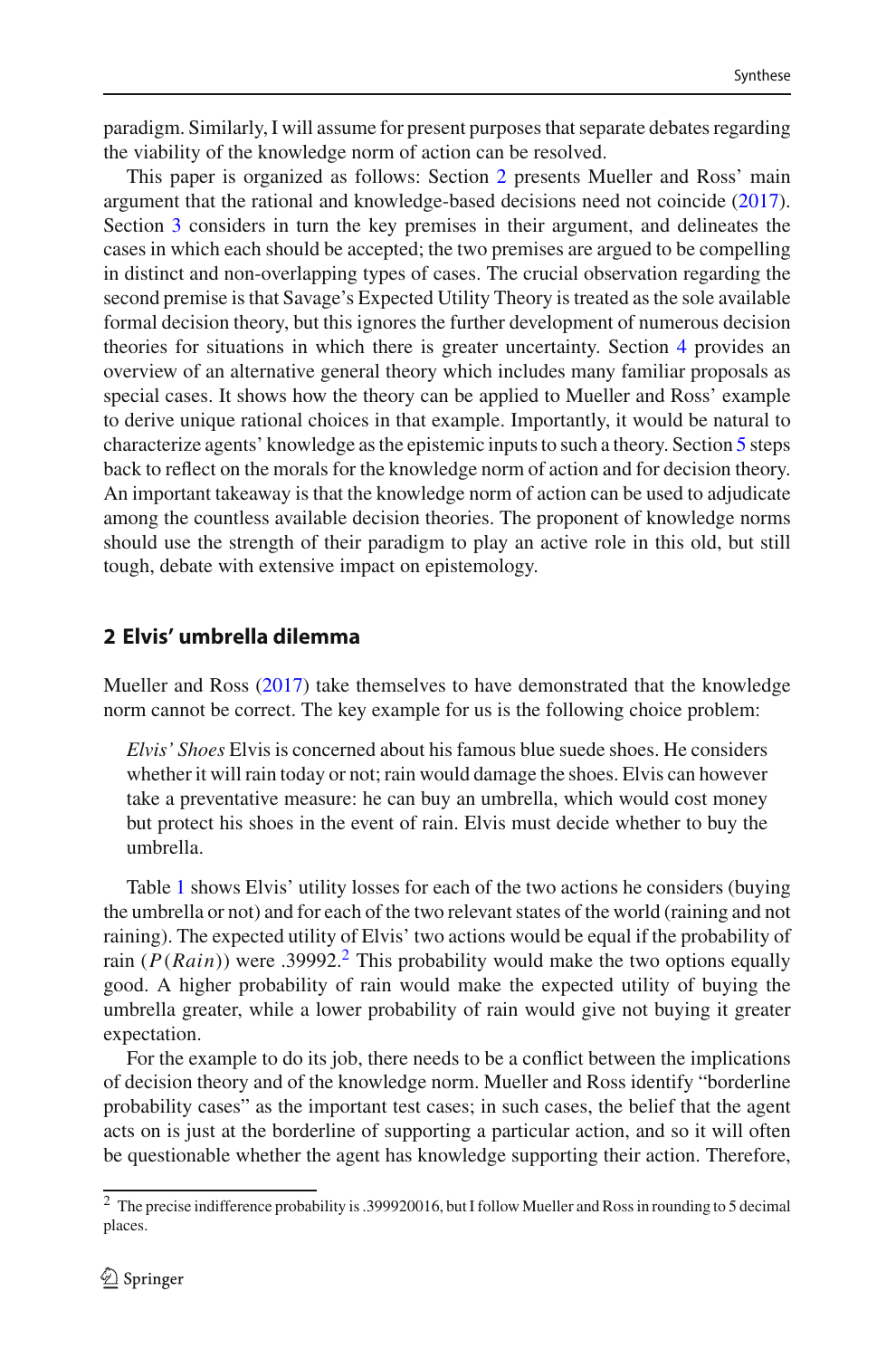<span id="page-4-0"></span>

| <b>Table 1</b> Elvis fears for his shoes |              | Rain     | No rain |
|------------------------------------------|--------------|----------|---------|
|                                          | Buy umbrella | $-20$    | $-20$   |
|                                          | Do nothing   | $-50.01$ |         |

the authors ask us to imagine that Elvis has credence of .4 in rain, where his credence matches the epistemic probability of rain, that is, the probability given all of Elvis' knowledge (or equivalently, his evidence). We can then reconstruct Mueller and Ross' argument against the knowledge norm of action as follows:

- *P*1: Elvis does not have (probabilistic) knowledge that *P*(*Rain*) ≥ .39992 (so his knowledge does not (unequivocally) support buying the umbrella).
- *P*2: To determine what is appropriate for Elvis to do, we should identify the action that maximizes subjective expected utility relative to a .4 credence in rain (namely, buying the umbrella).
- *C*: In buying the umbrella, Elvis acts appropriately without acting on his knowledge.

The argument for *P*1 is that knowledge—even of the probabilistic variety—must be safe, but Elvis' credence is not. Safety is often taken to be a necessary condition for knowledge; its purpose is to rule out luckily-true beliefs by requiring that the agent also believes truly in nearby possible worlds (see Sos[a](#page-29-10) [1999](#page-29-10) for discussion of how to formulate the condition). Here, since humans cannot perfectly track epistemic probabilities, there are intuitively close possible worlds in which the evidential probability is, say, .39, but Elvis' credence is still .4. In these worlds, Elvis would falsely believe that he should buy the umbrella. But then he cannot know in this world that he should.

Regarding *P*2, we should notice that it is taken for granted that the requirements of rationality are here captured by Subjective Expected Utility Theory (as developed by Savag[e](#page-29-3) [\(1954\)](#page-29-3)). Briefly, this theory says that we can represent the agent via a precise, probabilistic credence function over events and a utility function over outcomes such that the agent's choices have maximal mathematical expectation given the credence and utility functions. As Mueller and Ross explain, Schiffer [\(2007\)](#page-29-2) points to this theory as a plentiful source of prima facie counter-examples to the knowledge norm of action, and much subsequent literature can be understood as attempting to address this objection. For the most part, these attempts do not question the force of Expected Utility Theory, but rather try to show how the knowledge norm could be compatible with it (see e.g. Hawthorne and Stanle[y](#page-28-4) [2008](#page-28-4); Weisber[g](#page-29-4) [2013](#page-29-4); Mos[s](#page-28-2) [2013;](#page-28-2) Jackso[n](#page-28-5) [2012\)](#page-28-5). Mueller and Ross argue in detail, however, that none of these attempts succeeds in showing that a knowledge-based construal of Elvis' decision can recapture the expected utility maximizing choice behavior. The biggest departure from the expected utility assumption is a knowledge-based variant of this theory that Mueller and Ross themselves discuss and reject, and which I will say more about in Sect. [3.3.](#page-13-0)

If it is right for Elvis to maximize expected utility relative to his .4 credence in rain, however, and if Elvis' knowledge cannot support this choice, then it can be right to act on the basis of epistemic states which do not constitute knowledge. The knowledgebased and credence-based actions would fail to coincide, and *P*2 asserts that particular credence-based actions are the appropriate ones. In what follows, I will argue that this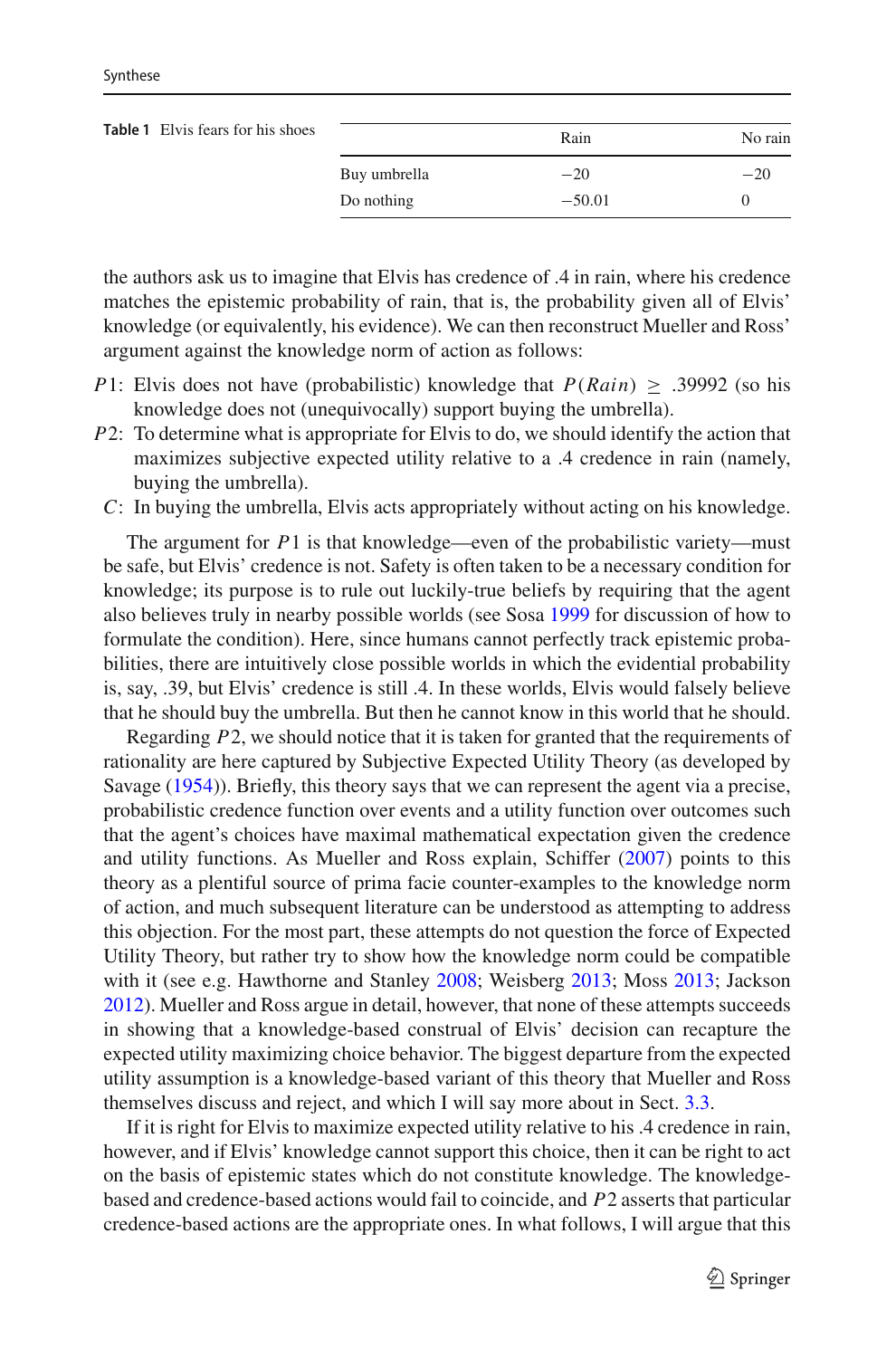argument fails to establish *C*. This is because it is doubtful that we should accept both of the premises at the same time. Once we fill in the details of the example so that *P*1 holds, *P*2 is especially poorly motivated. Cases in which *P*2 is easy to accept, in contrast, are those in which *P*1 is less plausible.

## <span id="page-5-0"></span>**3 Alternatives**

#### **3.1 Preliminaries**

For the sake of clarity in my argument, it is useful to introduce some basic notation to distinguish between the various types of probability under consideration. We will need to distinguish between credences and "true" probabilities, probabilities which count as knowledge and those that don't, and so forth. As noted in the introduction, there are different ways of combining knowledge and uncertainty. Here, I adopt Moss' [\(2017\)](#page-28-3) approach under which credences and other expressions of partial belief can directly constitute knowledge. Hence, rather than always saying e.g. that Elvis knows *that* the probability is like so, a probabilistic expression will directly represent his knowledge in the same way that probabilistic credences directly represent beliefs. This helps to streamline the exposition.

Given this, the first type of probability that we need is probabilistic knowledge, i.e. probability expressions which we take to constitute knowledge. Let  $P_K$  denote probabilistic knowledge. Here,  $P_K$  is always relative to Elvis, our subject. The distinction between knowledge and belief or credence is critical to Mueller and Ross' argument, and so we need to separately refer to probabilistic expressions which represent Elvis' beliefs; these are denoted by  $P_B$ . Both probabilistic knowledge and belief can be precise, but need not be. So, for example, we might say things like  $P_B(Rain) = .4$ ,  $P_K(Rain) \in (.2, .8); \neg P_K(Rain) \ge .39992$ , and so forth. The use of  $\neg$  here and throughout is convenient shorthand;  $\neg P_K(Rain) \geq x$  indicates that it is not the case that the agent knows rain to be at least x likely.

Especially for the sake of discussing whether some  $P_B$  is also a  $P_K$ , we will also need to refer to both epistemic probabilities and to the probabilistic expressions that we are treating as true or correct. Continuing the pattern, denote these by  $P_E$  and  $P_T$ , respectively. These latter two permit of more possible meanings than do  $P_K$  and  $P_B$ , and so I will say a bit more up front about what they can be taken to mean here.

There are various possible relationships between  $P_T$ ,  $P_B$ , and  $P_E$ . Here, I do not assume that  $P_B(Rain) = P_E(Rain)$ ; Elvis' subjective belief may not coincide with or track the epistemic probability. This is intuitive, and in line with Mueller and Ross' argument. I take  $P_E(Rain)$  to correspond to the  $P_B$  that an ideal agent would have, if they had exactly the evidence that Elvis has. This ideal agent may be better at probability calculations or logic than Elvis is, but they are not working with more information. Multiple possibilities regarding what this  $P_E$  looks like or how it might be arrived at will be considered here. Similarly, I leave open whether  $P_E(Rain)$ should be treated as the  $P_T(Rain)$ , or whether we might take something else to serve as  $P_T(Rain)$ . Intuitively, though,  $P_T$  must reflect at least as much (and as good) information as  $P_E$ , and possibly more.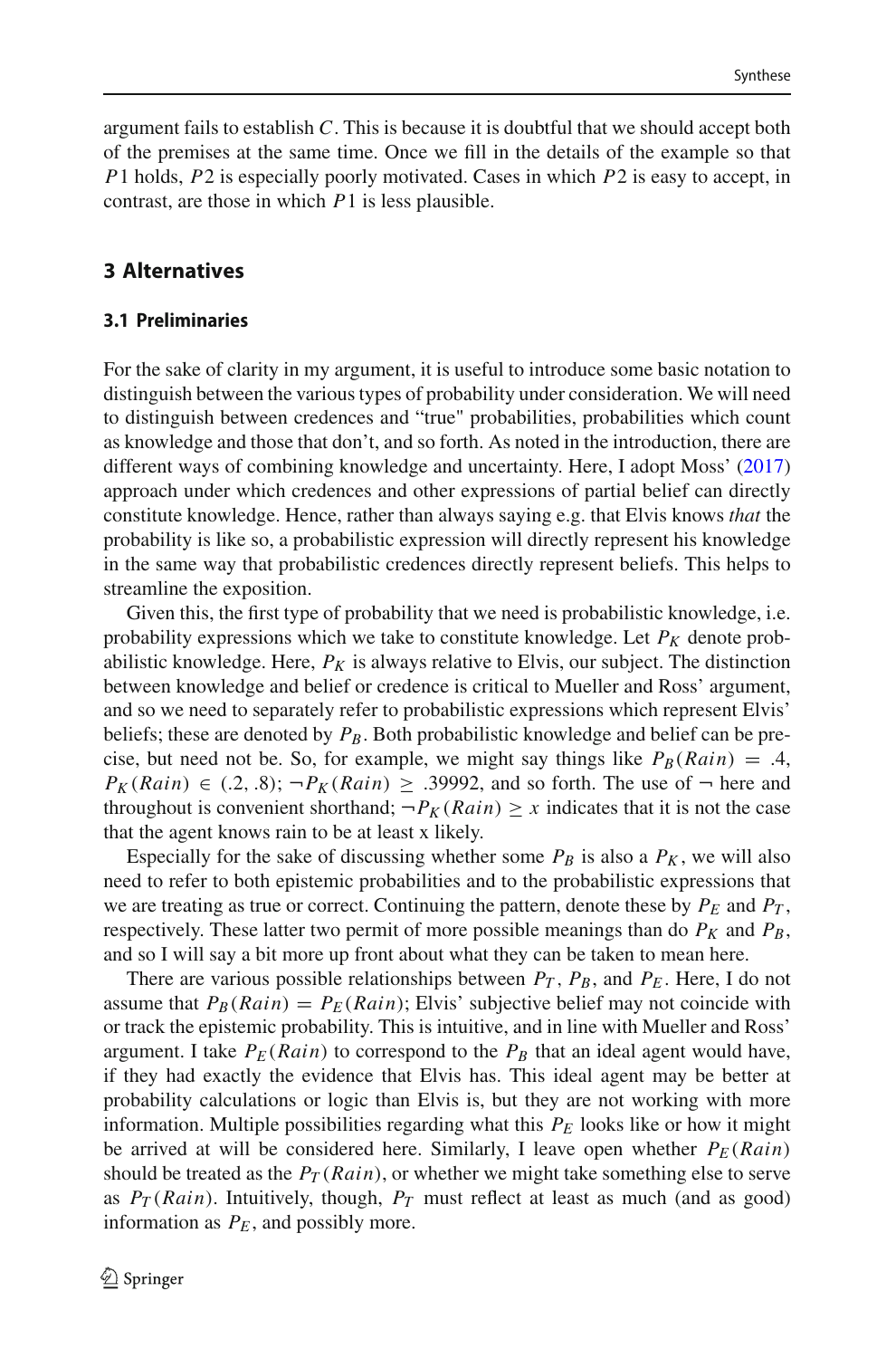### **3.2 Examining P1: Does Elvis know?**

### **3.2.1 What knowledge requires**

Most of the defenses of the knowledge norm canvassed by Mueller and Ross [\(2017\)](#page-29-5) target *P*1, arguing that Elvis does somehow have specific knowledge unequivocally supporting his purchase of the umbrella. Intuitively, in true borderline cases in which tiny differences in probabilities make a difference, it is actually unlikely that Elvis would have such knowledge. His epistemic status depends on the details of the case, however, and even if we accept *P*1, it matters exactly how the premise is true. I delineate the possibilities in this section.

The knowledge-first approach takes the distinction between knowledge and ignorance as basic, thus rejecting analyses of knowledge into a set of necessary and jointly sufficient requirements (Williamso[n](#page-29-11) [2017](#page-29-11)). Most nonetheless agree on three general necessary properties of knowledge, and therefore that the absence of knowledge can occur in at least three general ways. It is useful to imagine Elvis lacking knowledge in each of these ways.

Specifically, I consider how it could fail to be *true* that  $P(Rain) \geq .39992$ , when we would not attribute to Elvis the belief that this were the case, and the possibility that Elvis' belief is somehow faulty such that it cannot constitute knowledge. Each of these scenarios would make P1 true, but they support different lines of reasoning regarding P2 (discussed in Sect. [3.3\)](#page-13-0). That is, it matters whether we accept that  $\neg P_K(Rain) \ge$ .39992 because  $\neg P_T(Rain) \geq .39992$ , because  $\neg P_B(Rain) \geq .39992$ , or *despite*  $P_B(Rain) \geq .39992$  because of a fault with this belief. In contrast, by imagining the situation in which Elvis has the relevant true and non-faulty belief, we can see how Elvis might most plausibly have the knowledge that Mueller and Ross deny to him. This is useful because it shows when P2 would be most compelling.

Of course, Mueller and Ross stipulate that Elvis has a true belief, and lacks knowledge because this belief is faulty in a particular way. This is one way of filling in the details of the example, but it is instructive to step back and reflect on a broader set of possibilities. For one, this helps us to appreciate the interpretational and representational choices required to move from a real (hypothetical) scenario to a formal or abstract representation. Secondly, stepping back helps us to see the crucial point that the use of Expected Utility Theory is just another modeling choice, and one whose propriety depends very much on its fit with the rest of our interpretation of the case (*and* on whether we accept the knowledge norm of action or some other norm).

### <span id="page-6-0"></span>**3.2.2 Truth**

Knowledge is widely held to be factive, and so what Elvis can know depends on what the relevant truth or fact is. For probabilistic knowledge, the relevant background facts or truths will be probabilistic as well (Mos[s](#page-28-3) [2017](#page-28-3)). Mueller and Ross stipulate that in Elvis' case,  $P_E(Rain) = .4$ , where the epistemic probability is the probability given all of Elvis' knowledge. They implicitly take this epistemic probability to play the role of truth, i.e. they treat  $P_E$  as equivalent to  $P_T$ . I step back a bit and consider what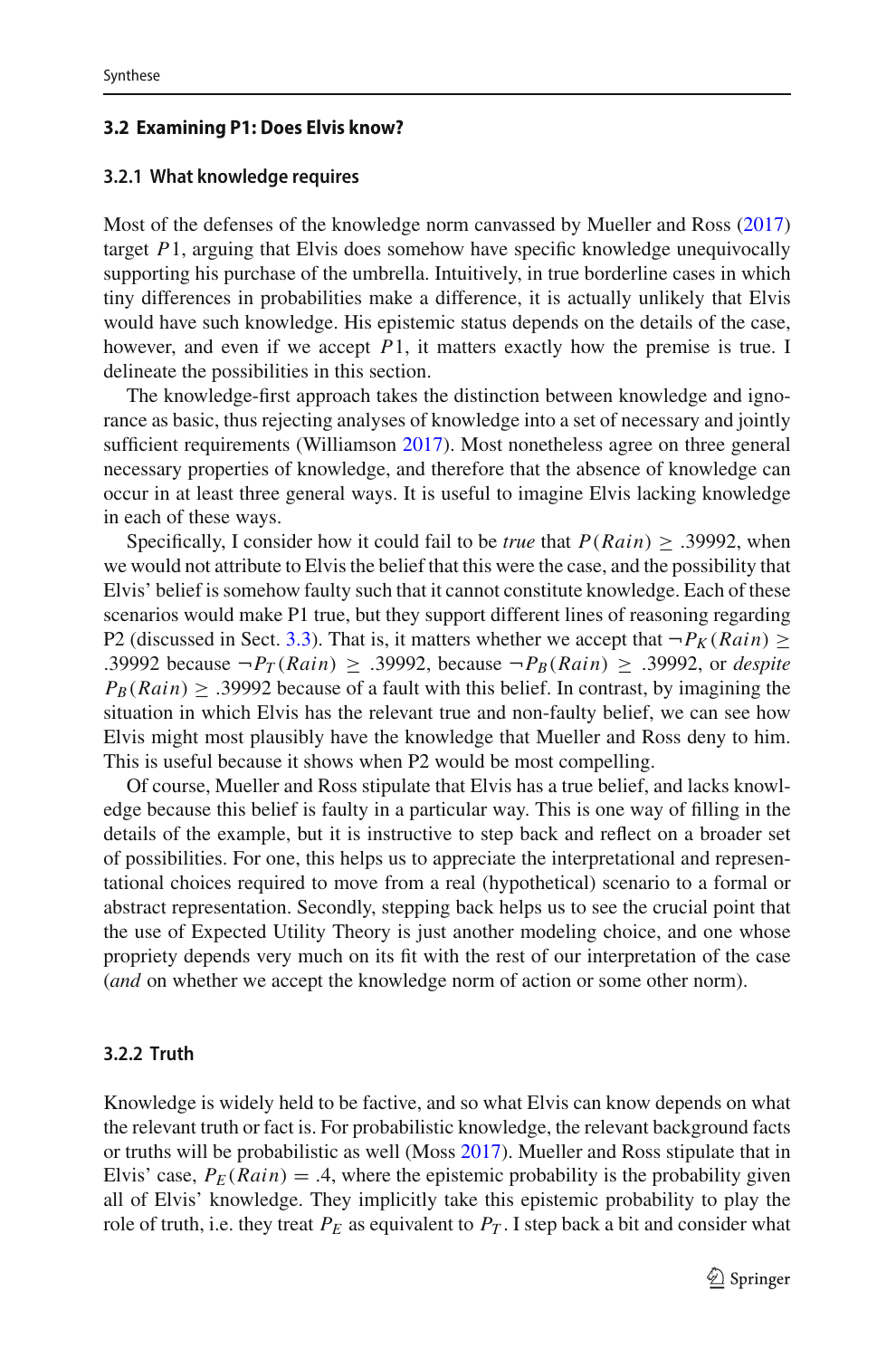might be appropriate to take as the truth according to which Elvis' correctness should be judged.

There are two important possibilities for our purposes. The first (**a**) is that the appropriate truth is precise;  $P_T(Rain) = .4$ . The second (**b**) is that the appropriate truth is less specific than this; for example, let us imagine that  $P_T(Rain) \in (.35, .45)$ . Which of these cases one takes to apply would depend both on the details of Elvis' situation and on one's theoretical commitments or inclinations as an epistemologist.

Case **a** would arguably occur if Elvis has checked a reliable weather website that incorporates a lot of data and provides precise estimates of  $P_T(Rain)$ ; such a website could reveal that  $P_T(Rain) = .4$ . Perhaps Elvis could have softer evidence, such as experience with the weather and observations of the clouds, but still have a  $P_F(Rain) = .4$  that would then serve as  $P_T$ . We can imagine different ways in which this  $P_E(Rain)$  might be identified.

First, suppose that  $P_{B_0}(Rain)$  (or, arguably better yet, the corresponding  $P_{K_0}$ ) is Elvis' prior (perhaps knowledge-constituting) credence in Rain, before he looks up at the sky or thinks much about the weather for the day; let this be precise for whatever reason (e.g. it could reflect a forecast from some time ago). Suppose then that Elvis looks up at the sky and acquires knowledge via perception regarding what he sees, which we can somehow express as a proposition *Sky*. Then perhaps  $P_{E_1}(Rain) = P_{B/K_0}(Rain|Sky) = .4$ ; i.e. .4 is the probability of rain calculated by Bayesian-conditioning Elvis' prior precise belief or probabilistic knowledge on his new perceptual knowledge.

An alternative way of identifying a  $P_E(Rain)$  which allows Elvis to update using probabilistic knowledge would be to emplo[y](#page-28-10) Jeffrey Conditionalization<sup>3</sup> (Jeffrey [1965,](#page-28-10) Chap. 11). This lowers the bar to incorporating knowledge by letting Elvis' knowledge have probability less than 1, but is simultaneously more demanding in requiring a much richer set of conditional probabilities. Nevertheless, in a case like the following it might be applied: Suppose again that  $P_{B/K_0}(Rain)$  is Elvis' prior belief or probabilistic knowledge regarding rain in Memphis today. Suppose then that Elvis gains relevant probabilistic knowledge in the form of hearing the forecast for the next town over; let's call this  $P_{K_1}(Adjacent Rain) = x$ . We might then identify  $P_{E_1}(Rain) = P_{B/K_0}(Rain | P_{K_1}(Adjacent Rain) = x)$ , calculated as Jeffrey proposes.[4](#page-7-1)

In either of these scenarios, we might say that this perfectly-calculated, precise probability incorporating all of Elvis' relevant knowledge deserves to be treated as the truth relative to which the factivity of Elvis' belief is assessed, i.e. that  $P_{E_1}(Rain) =$ *PT* (*Rain*). Again, the case seems stronger if  $P_{K_0}$  rather than  $P_{B_0}$  is updated—and hence if the conditional probabilities also count as knowledge—since then  $P_{E_1}$  is more thoroughly based on evidence.

A rather different line of argument for an **a**-case interpretation would appeal to extra principles to essentially force a precise  $P_T$ . Some argue that although our evidence itself typically fails to pin down a precise probability, we should apply further principles

<span id="page-7-0"></span><sup>&</sup>lt;sup>3</sup> Thanks to an anonymous referee for suggesting this.

<span id="page-7-1"></span><sup>4</sup> Specifically, for a hypothesis *H* and evidence *E*, and given initial and subsequent times 0 and 1, Jeffrey's rule is  $P_1(H) = P_0(H|E)P_1(E) + P_0(H| \sim E)P_1(\sim E)$ .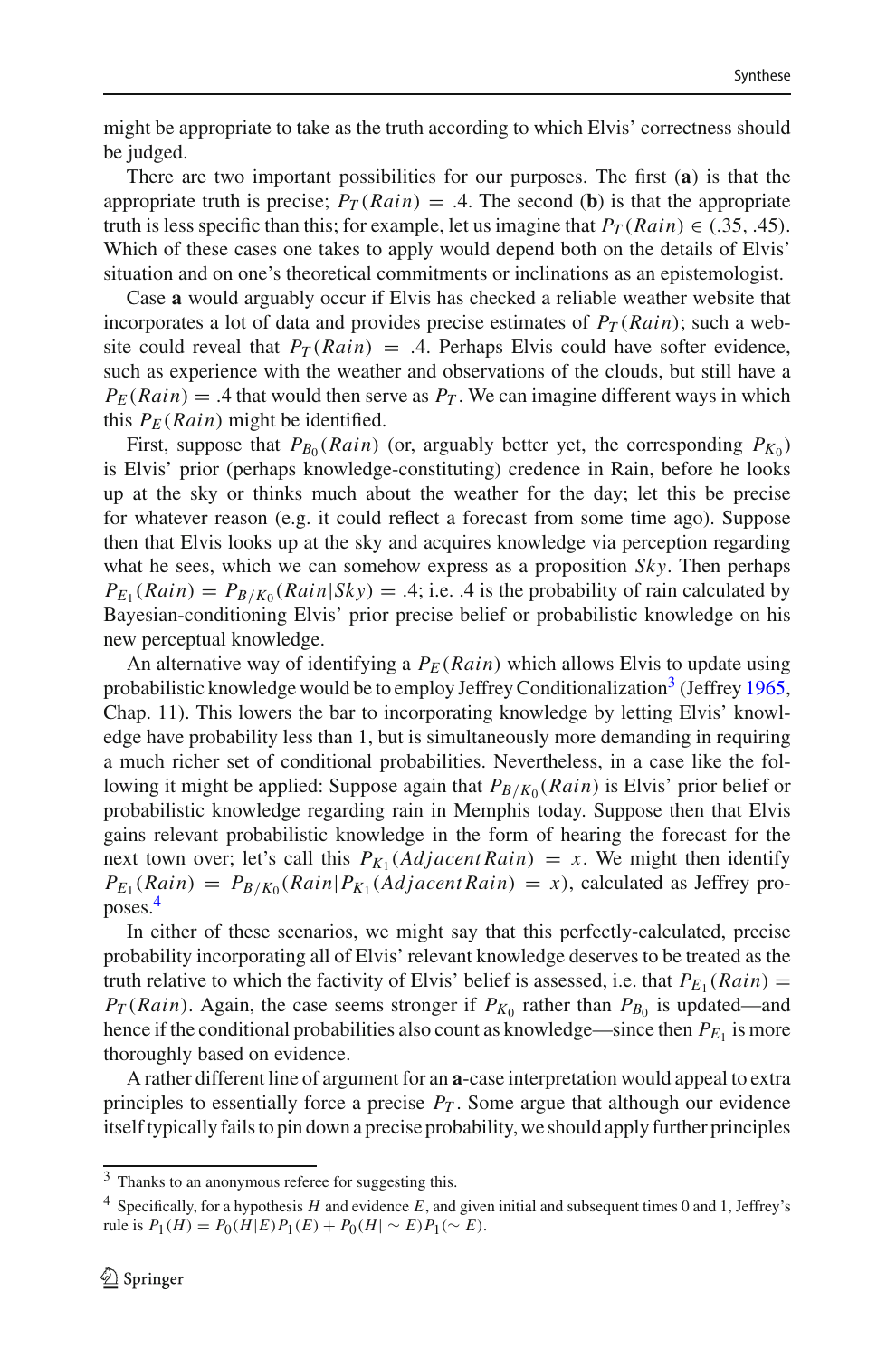such as maximizing entropy (see e.g. Jayne[s](#page-28-11) [1968;](#page-28-11) Williamso[n](#page-29-12) [2010](#page-29-12)) in order to derive precise probabilities. Someone taking such a view might argue that this precise probability should be treated as the background fact as well. Yet another perspective would be that the true probability of rain would be the evidential probability given all potentially-available evidence, e.g. all the evidence a professional forecaster and experienced sky observer might have. Then we could have  $P_T = .4$  without  $P_E = .4$ ; the evidential probability could be less specific (for reasons considered presently), or precise but simply different.

The situation could also well be a **b** case. The available evidence may be sparse and simply underdetermine the probability, and one might not see sufficient justification that any precise probability—even the most seemingly-neutral of the options—could be appropriately treated as*true*. [5](#page-8-0) If Elvis saw a weather report several days ago, or just looked up at the sky, it is very plausible that the probability of rain given his evidence is not precisely determined. Realistically, even if Elvis is an expert and attentive observer of wind and sky, it may be most appropriate to treat his evidence as at best supporting a near-term probability of rain somewhere between .35 and .45.

Consider again the proposals for identifying  $P_E(Rain)$ , and the observation that it is more reasonable to treat  $P_E$  as  $P_T$  the more thoroughly  $P_E$  is grounded in knowledge. That is, if the evidential probability is the product of conditioning prior probabilistic knowledge on further (perhaps also probabilistic) knowledge—appealing to conditional probabilities which are also known—then we have the strongest grounds for maintaining that this  $P_E$  could itself count as knowledge as far as factivity is concerned. If  $P_B$  matched such a  $P_E$ , then that  $P_B$  should count as correct. The difficulty is that the extensive and precise probabilistic knowledge required for this would be extremely hard to come by. Realistically, Elvis may know that if it's very likely to rain in the adjacent town, then rain is more likely in Memphis, but not know exactly what that conditional probability is. His prior probabilistic knowledge may be imprecise, for example if his friend simply warned him that it would probably rain before he left for the trip, and so he has a prior  $P_K(Rain) > .5$ . Similarly, his new evidence regarding rain may be imprecise, for example if the umbrella salesman tells him that he expects rain. The standard for knowledge is high, and we may well think that in non-artificial cases, it will typically not be reasonable to attribute precise probabilistic knowledge to Elvis. But if Elvis' knowledge is ambiguous, then whatever epistemic probabilities we use it to generate will typically be ambiguous as well. This does not mean that no sensible quantification is possible, but it does mean that we may be able to defend something like  $P_E(Rain) \in (.35, .45)$ , but nothing narrower than this.

In short, if we follow Mueller and Ross in taking epistemic probability as the standard for knowledge (playing the role of truth), require this epistemic probability to reflect only knowledge (in contrast to, say, subjective beliefs), and then take a realistic view of what Elvis can plausibly know, then both the epistemic and "true" probabilities are unlikely to be precise. Furthermore, Mueller and Ross explain epistemic probabilities as those the agent ought to have (Mueller and Ros[s](#page-29-5) [2017](#page-29-5), ft. 4). They later avail themselves of an ought-can principle, and throughout the paper make use

<span id="page-8-0"></span><sup>5</sup> Bertram's Paradox (Bertran[d](#page-27-1) [1888](#page-27-1); see Shacke[l](#page-29-13) [2007](#page-29-13) for discussion) and the well-known problems with logical positivism (Friedma[n](#page-28-12) [1991;](#page-28-12) see Feldb[a](#page-28-9)cher-Escamilla [2018](#page-28-9) for discussion relative to the knowledgefirst program) provide further, more concrete reasons for skepticism.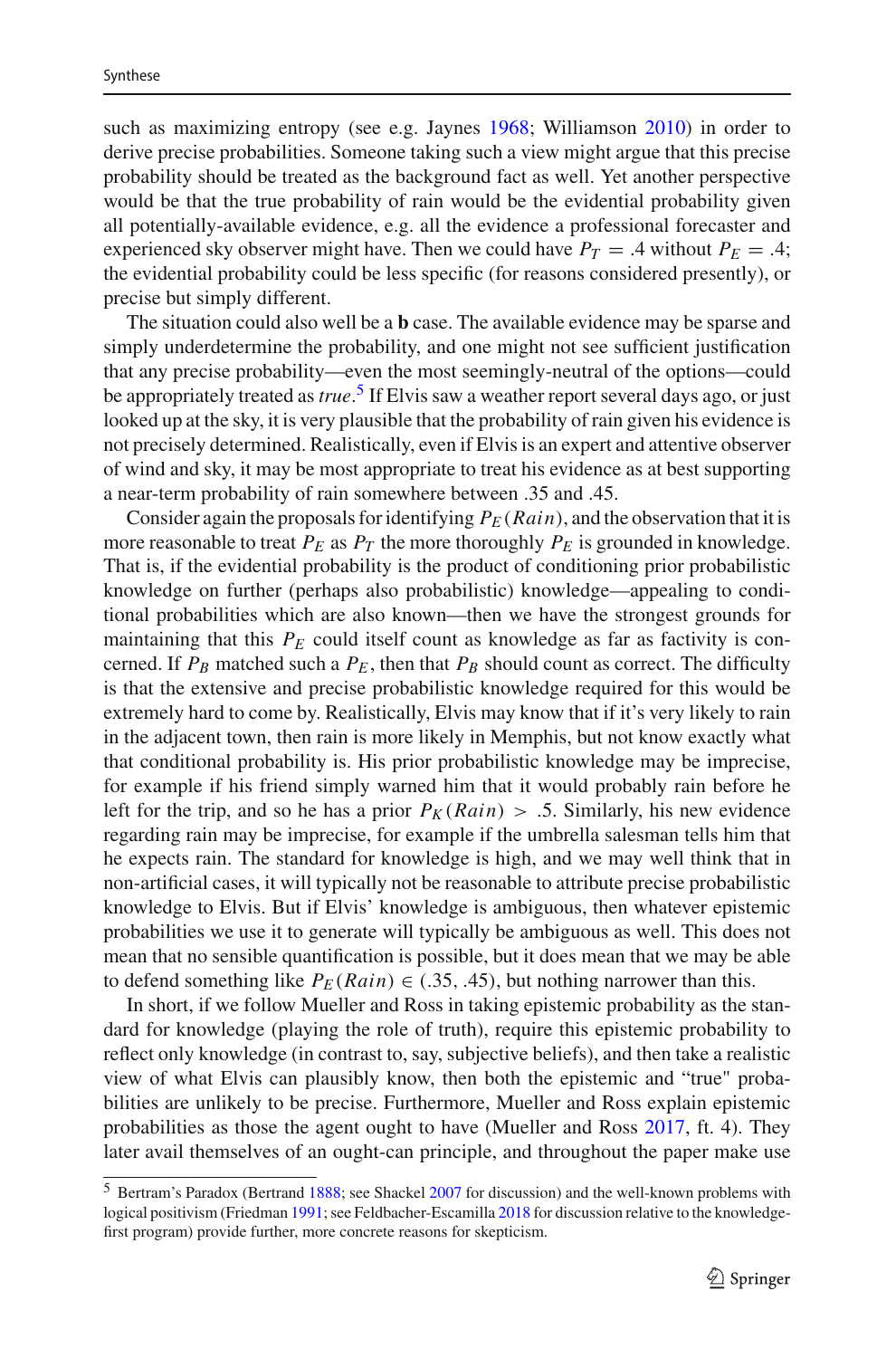of the fact that Elvis (as a human) cannot perfectly track the probabilities supported by his evidence. Together, this makes **b** a very reasonable interpretation of the case as they describe it.

Nonetheless, whether skepticism about precise probabilities is productive may depend on whether it prevents us from moving forward, or instead suggests new avenues for progress. In this case, as the paper aims to show, embracing concerns about the standard, precise picture shows us a potentially very productive way forward, and even suggests a way to expand and develop the knowledge-first paradigm.

At any rate, in case **b**, *P*1 is true not (or at least, not only) for the reason identified by Mueller and Ross. Rather, if  $\neg P_T(Rain) = .4$ , then  $\neg P_K(Rain) = .4$ , via factivity.<sup>6</sup> What we identify as the background truth makes a difference: we will see in Sect. [3.3](#page-13-0) that the reason behind *P*1 makes a difference to how we assess *P*2, too.

### **3.2.3 Belief**

Let us next consider what Elvis believes in our scenario. We need to imagine what subjective epistemic state he might be in, and how that  $P_B(Rain)$  is best captured and represented for purposes of formal decision-theoretic analysis. Since the point here is precisely *not* to take Savage-style Expected Utility Theory for granted, we must consider a slightly enlarged set of possibilities from the epistemology and decision theory literatures. The relevant broad possibilities here are (**c**) that the best representation of Elvis is with the precise  $P_B(Rain) = .4$ , and (**d**) that he is best represented as believing something less specific, for example by  $P_B(Rain) = .4 \pm \epsilon$ ,  $P_B(Rain) \ge .3$ or  $P_B(Rain) \in (.3, .5)$ .

There are some scenarios which would uncontroversially be counted as **c** cases. Elvis may have recently seen a weather report which stated that  $P_T(Rain) = .4$ , and he may have taken this report on board. Whether for this or some other reason, if Elvis himself would assert that  $P_B(Rain) = .4$  if asked—and especially if this assertion would hold up under prodding—then Elvis is best represented as having this precise belief or credence. Elvis takes himself to be in a classical situation of risk.

There is also a well-known and important literature arguing that if Elvis' comparative beliefs or preferences conform to certain axioms of rationality, then it is possible for us to represent him as having a precise credence, even if Elvis himself has no introspective access to such [n](#page-28-13)umbers (see Fishburn  $1986$  for an overview).<sup>7</sup> Especially in cases in which there is a single probability distribution representing Elvis' comparative likelihood judgments, it is natural to think that we should make use of this ability and treat Elvis as having, for example, the posited .4 credence in rain. Similarly, if one construes Elvis' situation as an **a** case with a precise  $P_E(Rain) = .4$ , then one

<span id="page-9-0"></span> $6$  That factivity would not be satisfied is shown by Moss' illustrative examples [\(2017\)](#page-28-3) and by the formal account of factivity for probabilistic knowledge worked out in Ric[h](#page-29-14) [\(2019\)](#page-29-14). The intuition is that if it is only *true* e.g. that rain *may* fall [i.e.  $P_T(Rain) > 0$ ], but  $P_B(Rain) = .4$ , then Elvis is wrong; the probability is not .4. This is akin to believing *A* when only  $A \vee B$  holds.

<span id="page-9-1"></span> $7$  S[e](#page-28-14)e Joyce [\(1998](#page-28-14)) and subsequent literature regarding an alternative approach to probabilistic representability based on credal accuracy. Considering this approach would affect the details, but not the substance, of the arguments below.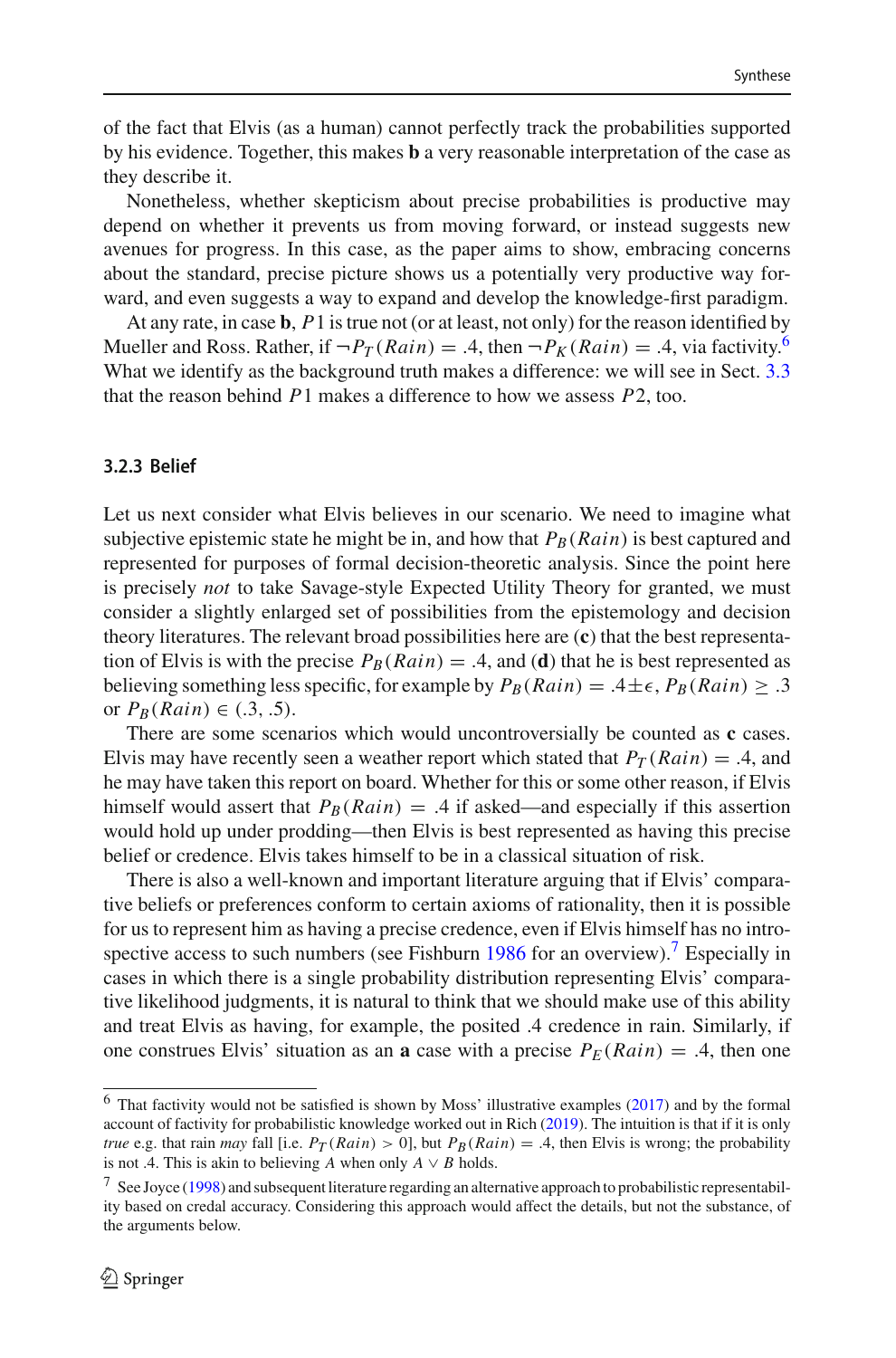could also imagine that Elvis' belief state perfectly matches this ideal, so that also  $P_B(Rain) = .4$ . Then the scenario would be construed as a **c** case.

There are three main reasons for treating the scenario as a **d** case instead. The first is skepticism regarding the normative arguments in favor of **c** cases, the second is skepticism that those arguments reflect psychological reality, and the third is that **d**-case representations may better serve our present purposes.

First, the normative arguments that Elvis should be representable by a probability distribution—and especially their interpretation—are contested. The set of conditions which are necessary for Elvis' probabilistic representability are much more straightforward and less controversial than the enlarged set of conditions (Kraft et al[.](#page-28-15) [1959\)](#page-28-15) which would also guarantee that Elvis' beliefs can be represented by a probability function (see Fishbur[n](#page-28-13) [1986](#page-28-13) for an overview and Kone[k](#page-28-16) [2019](#page-28-16) for further discussion). Even when there is a probabilistic representation of Elvis, there will be other, nonprobabilistic representations of his beliefs as well; this makes it difficult to explain why we should take the probabilistic representation especially seriously, favoring it over alternatives (Zynd[a](#page-29-15) [2000](#page-29-15)). Finally, and perhaps most importantly, there will often be a set of probability functions which could be used to represent Elvis' beliefs. Yet it is precisely the uniqueness of the proposed credence function which would provide the strongest prima facie reason for a **c**-case over a **d**-case interpretation (see Fishbur[n](#page-28-13) [1986;](#page-28-13) Zynd[a](#page-29-15) [2000](#page-29-15) for discussion).

Whether the balance of normative considerations requires **c**-case interpretations or instead supports **d**-case agents is a matter of long-running and ongoing debate; see for example Suppe[s](#page-29-16) [\(1974\)](#page-29-16), Elg[a](#page-28-17) [\(2010\)](#page-28-17), Joyc[e](#page-28-18) [\(2010\)](#page-28-18), Bradley and Steel[e](#page-28-19) [\(2014](#page-28-19)), Schoenfiel[d](#page-29-17) [\(2017](#page-29-17)) and Kone[k](#page-28-20) [\(forthcoming](#page-28-20)). A review of the literature or a rehearsal of the various arguments and critiques thereof is beyond the scope of this paper, and I engage with this debate only indirectly. What matters for our purposes is just that it is extremely plausible that Elvis' belief is best construed as involving a degree of uncertainty, and many people have defended this position from a variety of perspectives and using diverse formal tools. The counter-proposals include various axiomatic systems supporting the representability of agents via ranges of probabilities. For example, Elvis may conform to rationality postulates which allow him to be represented as having  $P_B(Rain) \in (.3, .5)$ . A key claim of this paper is that the knowledge norm of action provides a new consideration in favor of such a representation.

Second, we can separate the questions of what ideal agents would or could believe and what real agents do believe. In asking what Elvis believes, we ask a descriptive question. The empirical literature leaves little doubt that real agents' epistemic states sometimes reflect ambiguity. Best known are Ellsberg's classic experiments [\(1961](#page-28-7)), which showed that people do not always attribute precise probabilities to events beyond what their information or evidence warrants, and spurred significant research into ambiguity. The enduring influence of these experiments reflects the assessment that in many situations the theory of ambiguity better reflects agent's actual epistemic states than does earlier theory based on precise probabilities.

Third, it is important to bear in mind that which modeling tools we use is a choice. We may be able to represent Elvis as in either a **c** or a **d** case—especially given such a sparse description of his situation and no way of testing him—and need to decide on the basis of our theoretical purposes. From the perspective of knowledge-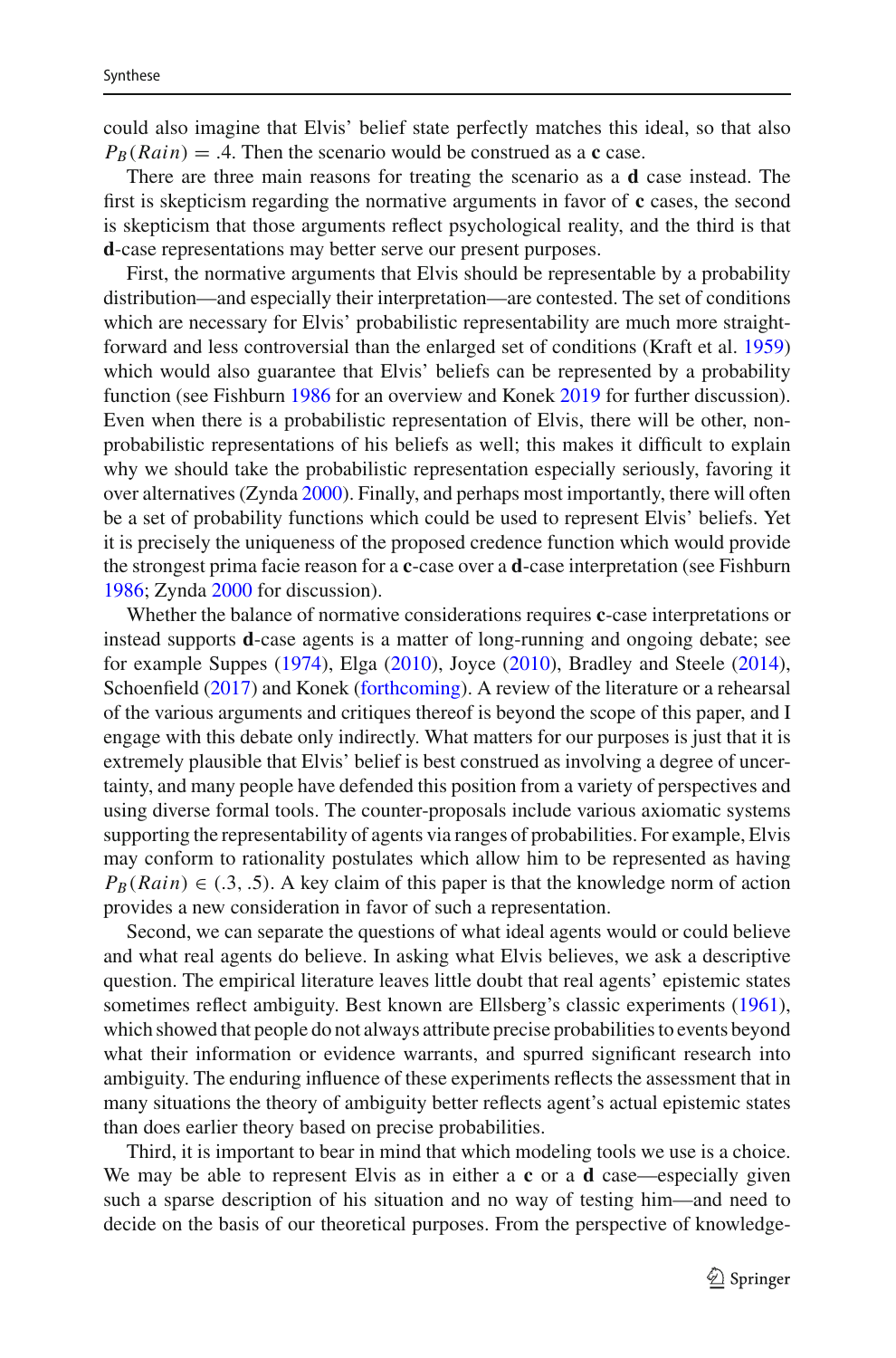first epistemology, there is reason to choose a formal representation of Elvis' beliefs such that those beliefs will be good candidates for knowledge. A **d**-case representation may allow us to identify relevant items of knowledge that would not show up with a **c**-case modeling approach. For example, we may be able to formally represent Elvis via either a precise  $P_B(Rain) = .4$  or a range  $P_B(Rain) \in (.3, .5)$ , but if only the latter would count as knowledge for Elvis, then the latter representation would be the one of interest for us here.

Mueller and Ross treat Elvis as being in a **c** case since they have Savage's Expected Utility Theory in mind, which uses precise credences. Their discussion, however, strongly encourages a **d**-case interpretation, in particular because they discuss the intuitive psychology behind Elvis' assessment of the evidence. They explain that humans like Elvis are not perfectly accurate in this capacity, and that they therefore cannot track the epistemic probabilities perfectly. Elvis, being aware of his status as a human, would probably not be perfectly confident of whatever probability of rain he would try to estimate. From their description of Elvis, it's clear from the start that Mueller and Ross do not take any precise credence in rain to constitute knowledge for him here, and for that matter, the precise credence does not seem like Elvis' belief, either; one is tempted to call it so only from the Expected Utility perspective. In light of the foregoing, this observation suggests interpreting Elvis as considering a range of probabilities as possible, reflecting the margin of error of his calculations. Put differently, Elvis can measure the probability, but not with arbitrary precision.

Under our alternative modeling possibility—in **d** cases—*P*1 would be true for a second reason:  $\neg P_K(Rain) \geq .39992$  because  $\neg P_B(Rain) \geq .39992$ . Elvis' belief would not unequivocally support buying the umbrella. Mueller and Ross cannot easily dismiss this as a live possibility because they themselves motivate it (albeit using different language) and consider what would follow [\(2017](#page-29-5), Sect. 4). They argue that the proponent of the knowledge norm cannot provide a valid decision principle once we admit that Elvis is uncertain about whether it is likely enough to rain, but nowhere argue that Elvis must have a precise belief. Since the present focus is on characterizing Elvis' mental state, let us set aside their argument about the decision principle until Sect. [3.3.](#page-13-0)

### **3.2.4 Epistemic virtue**

Beliefs, whether of the **c** or **d** variety, cannot constitute knowledge if they are faulty in some pertinent way; in the traditional analysis, one would label the relevant property "justification." While there is wide variety in the proposed concepts of epistemic goodness, we can again consider two rough possibilities: (**e**) Elvis' belief exhibits no relevant fault, or (**f**) the belief is instead importantly faulty.

According to various accounts, the difference between **e** and **f** cases will have to do with how appropriately Elvis responds to his evidence, how well his beliefs track the truth (Rous[h](#page-29-18) [2005\)](#page-29-18), or how reliable his belief-forming process is (Goldma[n](#page-28-21) [1979](#page-28-21)). Generally speaking, only non-faulty beliefs are candidates for knowledge. Importantly, Moss [\(2017,](#page-28-3) Sect. 5.7) demonstrates that this basic protocol applies to probabilistic beliefs just as to outright ones.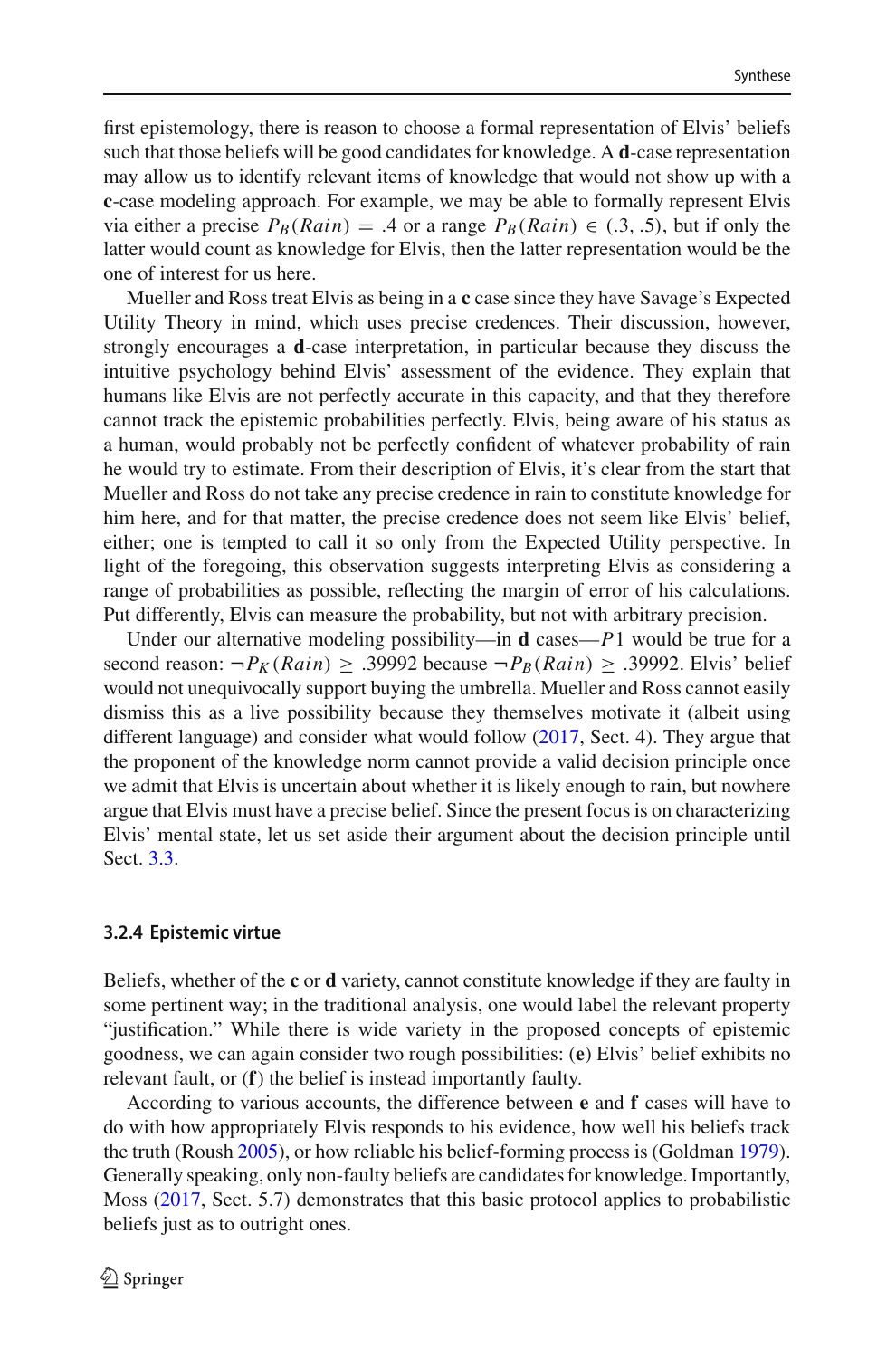Mueller and Ross seem to suggest that in borderline probability cases such as this, Elvis could do everything right but still lack knowledge because his belief that the probability warrants buying the umbrella cannot be safe. This concern seems real if we have taken Elvis to be in a **c** case, as Mueller and Ross do. That is, they take Elvis to rationally have a precise belief but not to have the precise knowledge that would support his action. Let's note that if Elvis is additionally in a **b** case, such that his precise belief is false, then he is already disqualified from knowing. Given the discussion in Sect. [3.2.2,](#page-6-0) he has arguably done something wrong as well; if the epistemic probability plays the role of truth, for example, then Elvis' belief would be more precise than warranted by the evidence.<sup>[8](#page-12-0)</sup> Then we need to consider whether Elvis may find himself in an **a**–**c**–**e** case but still lack knowledge.

There are two possible responses to Mueller and Ross' claim about Elvis doing everything right but failing to have knowledge. The first response would be to deny their premise: if Elvis' belief is not safe, and if unsafe beliefs cannot be knowledge, then Elvis has not done everything right. This is a natural response for the knowledge-firster, given that they endorse a knowledge norm of belief as well as action: in Smithies' terms, for example, "knowledge is the *aim* of belief, which sets a normative standard of correctness and a corresponding normative standard of justification" (Smithie[s](#page-29-1) [2012](#page-29-1), p. 266). Perhaps safety is not actually necessary (see Bogardu[s](#page-27-2) [2014](#page-27-2); Broncano-Berroca[l](#page-28-22) [2014](#page-28-22) for discussion) or does not apply in probabilistic cases (it's not clear how it should, if probabilistic knowledge is not to be too hard to come by). Then Elvis may know after all, and be in an **e** case. Perhaps instead Elvis really is in an **f** case, and therefore would act inappropriately in acting on his .4 belief. Either way, the claimed dissociation between knowledge and the correct basis for action would not arise.

The second response, really a variant of the first, would be to say that Elvis is in the same kind of situation as a Gettiered agent, in that he intuitively has done as well as we could ask of him, but nonetheless lacks knowledge. In this case, the analysis put forward by Mueller and Ross essentially pinpoints the same issue as Brown's objection to the knowledge norm (Brow[n](#page-28-23) [2008a,](#page-28-23) [b\)](#page-28-24). Briefly, Brown points out that a Gettiered agent does not qualify as knowing the proposition in question, but nonetheless appears to reason and act appropriately on its basis. The knowledge-firster typically replies that the agent does not in fact reason and act appropriately, but they have a good excuse; they did as well as one could expect given the circumstances (Williamso[n](#page-29-19) [2011;](#page-29-19) Hawthorne and Stanle[y](#page-28-4) [2008](#page-28-4)). The status of this kind of response is debated (see e.g. the discussion in Gerke[n](#page-28-25) [2011](#page-28-25); Comesañ[a](#page-28-26) [2018](#page-28-26); Hei[l](#page-28-27) [2019b\)](#page-28-27), but I assume for the sake of argument that the knowledge-firster can adequately address the type of situation raised by Brown. The focus here is on the benefit of bringing the theory of ambiguity into the knowledge-first toolkit.

The same reply would then in principle be available regarding Elvis, if we see no way for him to have done better. Elvis would have an excuse for not believing appropriately. In this case, though, the proponent of the ambiguity analysis will of course point out that Elvis could have acted on a less precise, hence less problematic belief; he would arguably be blameworthy. Either way, we would classify Elvis as being in an **f** case.

<span id="page-12-0"></span><sup>&</sup>lt;sup>8</sup> See Ric[h](#page-29-14) [\(2019\)](#page-29-14) for a formal elaboration of the intuition that Elvis believes falsely in this case.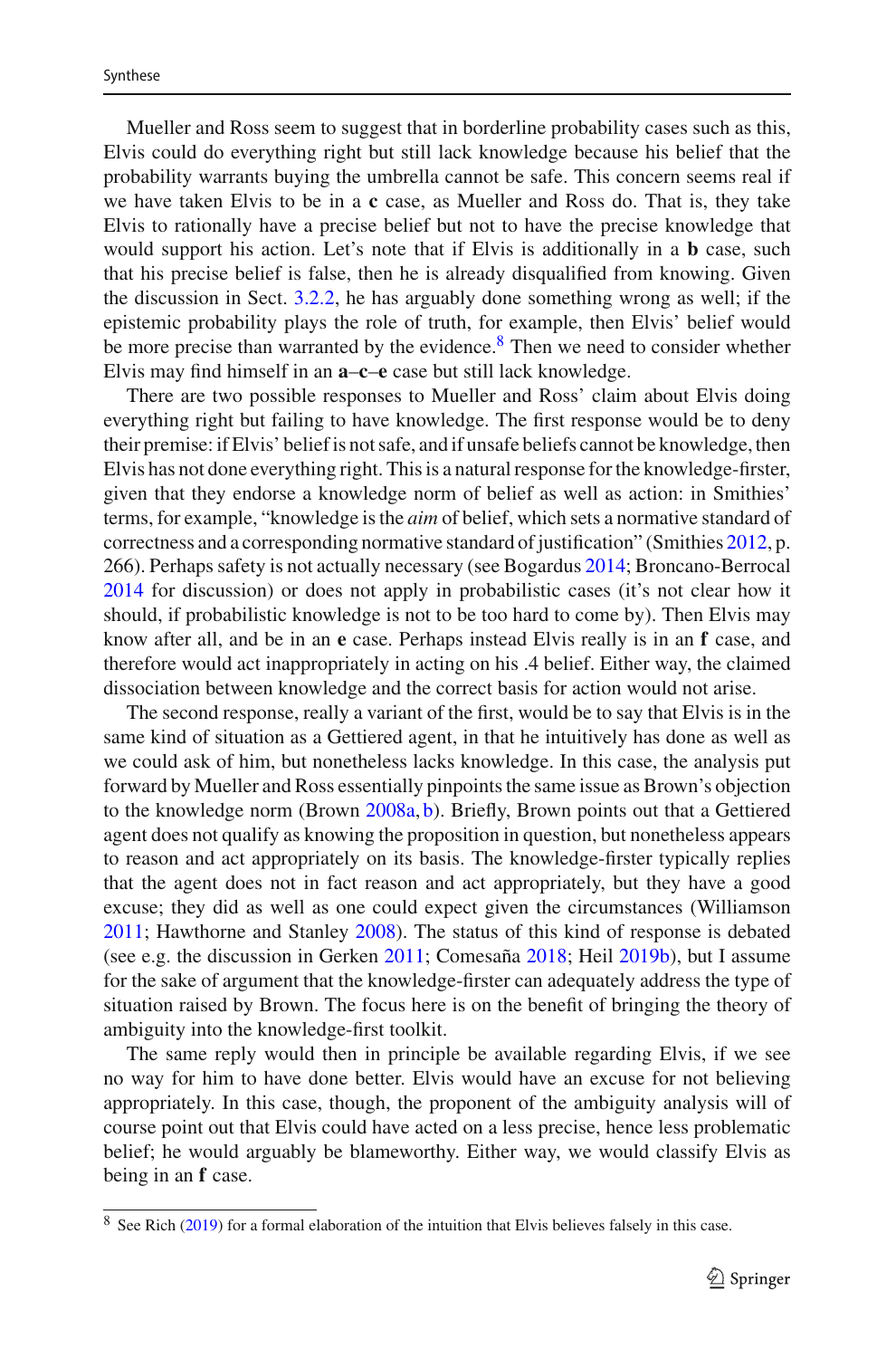We can then summarize the ways in which *P*1 can be true or false using the traditional analysis of knowledge as true belief which is virtuous in some appropriate way. Again, this traditional analysis serves only a heuristic function, helping us to systematically elaborate the cases in which ' $P_K(Rain) = .4$ ' is true or false. First, *P*1 could be true because it could be false that  $P_T(Rain) = .4$ , so the factivity condition for knowledge would not be satisfied. The background fact against which we judge Elvis' belief might more reasonably be expressed as ambiguous (a **b** case). Second, *P*1 could be true because it could be false that  $P_B(Rain) = .4$ ; Elvis' belief might also be better represented as ambiguous (a **d** case). Third, *P*1 could be true because Elvis' credence exhibits some defect, e.g. the credence might not track the truth, or it might have been formed by an unreliable process (an **f** case). Finally, if we decide that Elvis indeed has a "true" and virtuous .4 credence in rain—including the absence of further problems with his belief requiring that we somehow excuse him—it's less clear how we could still deny him knowledge. In this last (**a**–**c**–**e**) case, we would reject *P*1.

### <span id="page-13-0"></span>**3.3 Examining P2: The status of subjective expected utility maximization**

The previous section delineated many possibilities regarding what Elvis might believe or know, and why. These different possible cases will have different implications for *P*2, which asserts that we should determine Elvis' appropriate action by modeling him as maximizing expected utility relative to a .4 credence in rain. Although the normative force of Expected Utility Theory is commonly assumed for applications in epistemology, this is also a strong assumption and one which is contested for many reasons in many contexts. It is important to bear in mind that formal decision theories are modeling tools rather than absolute truths, and we must always check whether we are using the appropriate tool for the job at hand. Regarding Elvis, I will argue that *P*2 is only well-motivated (from a knowledge-first perspective) when *P*1 is false; if Elvis lacks knowledge of the precise probability of rain, then there are better decision theories to apply to his choice. This means that we have not been given reasons to accept both premises of the argument simultaneously. The conflict between the knowledge norm of action and correct behavior, expressed by the conclusion, disappears accordingly.

The case in which *P*1 is false—the **a**–**c**–**e** case—is relatively straightforward. I argued that the knowledge-firster should resist the dissociation between unproblematic true belief and knowledge, one way or the other, and so we should take cases in which Elvis really believes unproblematically to be knowledge cases. If  $P_K(Rain) = .4$ , then there is good reason to take Elvis' correct action to be the expected-utility maximizing action relative to this knowledge (i.e. buying the umbrella). <sup>9</sup> The case in which Elvis acts on precise probabilistic knowledge is the kind of case in which Expected Utility Theory functions the best; we could then even apply the more straightforward and less controversial von Neumann-Morgenstern axioms for given probabilities (Von

<span id="page-13-1"></span><sup>&</sup>lt;sup>9</sup> Arguments for non-expected utility ris[k](#page-28-8) preferences, such as in Buchak [\(2013\)](#page-28-8), are orthogonal to our interests here. Such arguments have to do with what kinds of preferences are admissible given that the agent perceives the situation as risky. The knowledge norm of action does not bring new reasons to question the form of Elvis' preferences in this case.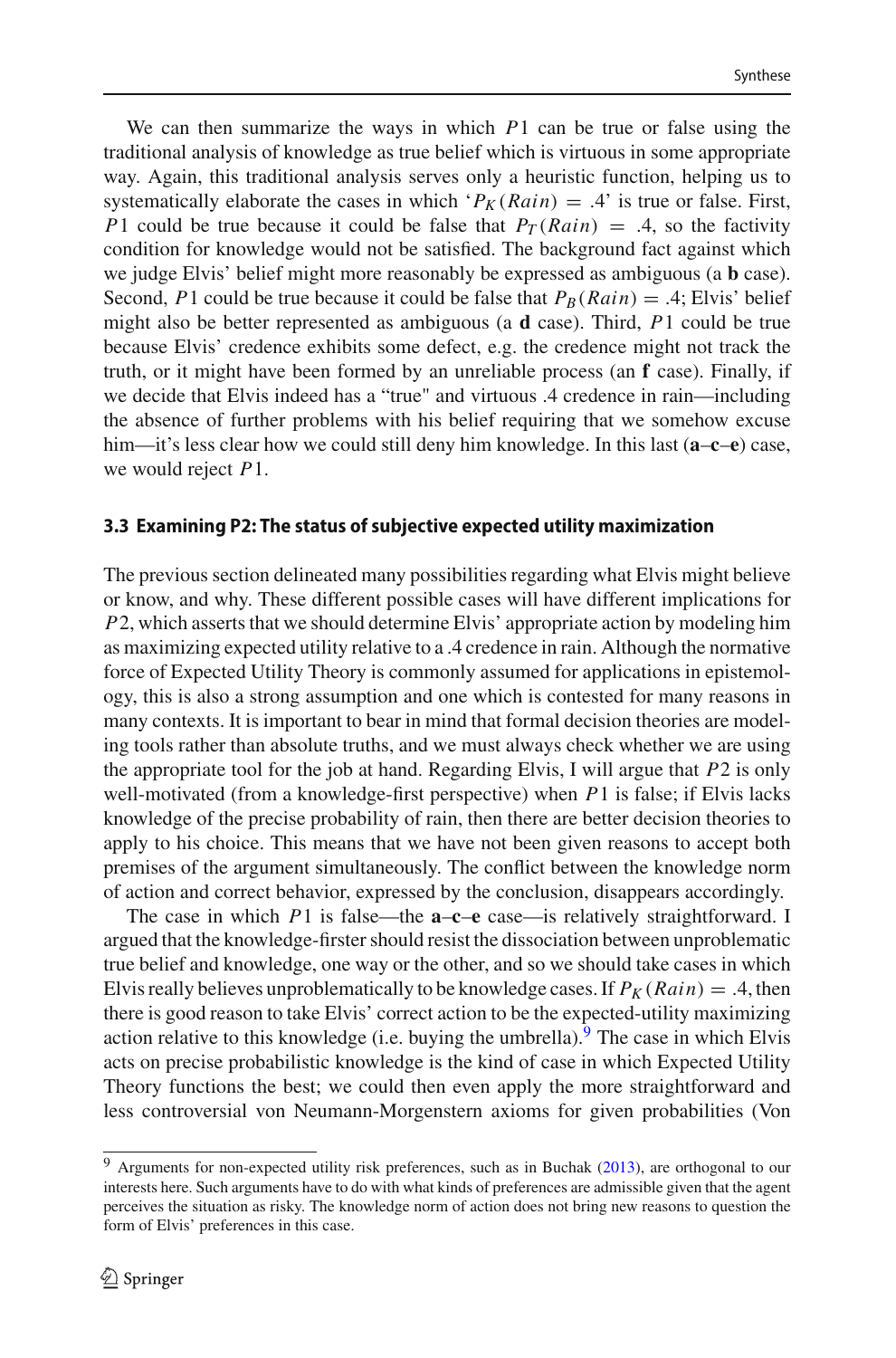Neumann and Morgenster[n](#page-29-20) [1947](#page-29-20)) rather than the more demanding and contentious Savag[e](#page-29-3) axioms (or similar) (Savage  $1954$ ).<sup>[10](#page-14-0)</sup> Indeed, the arguably most influential challen[g](#page-28-7)e to the theory—namely (Ellsberg [1961](#page-28-7))—puts pressure precisely on what happens when such knowledge is absent and uncertainty is greater.

When *P* 1 is true, it matters why it is true. We have agreed that  $\neg P_K(Rain) = .4$ , but the reason for this influences our reasoning about how best to model Elvis' decision problem so as to identify the action he should take. Let's first consider **f** cases. If  $P_B(Rain) = .4$  but Elvis lacks knowledge because this belief is defective, then given Mueller and Ross' arguments that the expected utility maximizing choice cannot be recaptured via a knowledge-based decision procedure—it won't be appropriate for Elvis to maximize expected utility relative to this belief. Then we should reject *P*2, since applying Expected Utility Theory will not identify Elvis' appropriate action. At least, the proponent of the knowledge norm must say so. Elvis will not act appropriately no matter what decision principle he follows, if we take him to act on the basis of a faulty belief and not on the basis of knowledge. The literature reflects the conviction that fully appropriate action does depend on the quality of the underlying epistemic state.<sup>[11](#page-14-1)</sup>

If Elvis maximizes expected utility on the basis of an epistemically flawed  $P_B(Rain) = .4$ , then, his action is also defective. Appealing to the line of reasoning discussed above, this is true even if Elvis has an excuse for the belief in question. If we follow Mueller and Ross' description closely, however, then it would seem to be clear to Elvis himself that he lacks the corresponding knowledge  $P_K(Rain) = .4$ . He would therefore avoidably violate the knowledge norm of action if he simply maximized expected utility relative to this probability. Importantly, Elvis is not stuck acting on a non-knowledge-constituting belief for which we would need to excuse him. According to Mueller and Ross' description, for example, Elvis does seem to know something like  $P_K(Rain) = .4 \pm \epsilon$  for some  $\epsilon$ . In general, if we weaken Elvis' belief enough, we will find something that does count as knowledge.<sup>[12](#page-14-2)</sup> So, Elvis can rescue himself from inappropriate action simply by acting on the basis of what he

<span id="page-14-0"></span><sup>&</sup>lt;sup>10</sup> Since the von Neumann-Morgenstern axioms take probabilities to be given, they pertain only to preferences and they only need to deliver a representation of the agent's utility function. The Savage axioms, in contrast, need to deliver a simultaneous representation of *both* the agent's beliefs (via a probability function) and preferences (via a utility function). The Savage axioms, furthermore, need to be strong enough to ensure that the agent acts as if they assigned precise probabilities to every event, i.e. they need to rule out behavior indicative of perceived ambiguous probabilities. Savage therefore requires a number of so-called "structural axioms" imposing particular kinds of complexity on the world in addition to the less demanding "rationality axioms" (Suppe[s](#page-29-16) [1974\)](#page-29-16). Many have argued that it is more defensible to take rationality as requiring less of agents, given how the world actually is. The upshot is that von Neumann and Morgenstern only need four simple, intuitive axioms which are easy to endorse on normative grounds, whereas Savage needs seven axioms which more readily invite objections. If we can treat the agent as having precise probabilistic knowledge, then we can use the normatively more forceful set of axioms to infer that they should be (representable as) maximizing expected utility.

<span id="page-14-1"></span> $11$  For example, Mueller [\(2017](#page-29-21)) has recently delved into this fairly standard presumption, arguing that decisions based on irrational epistemic states are not only epistemically faulty, but practically irrationally as well. Similarly, Weisber[g](#page-29-4) [\(2013](#page-29-4)) defends expected utility maximization as only a necessary condition for rational action.

<span id="page-14-2"></span> $12$  The weaker the (probabilistic) proposition, the easier it is to know all else being equal; at minimum, Elvis s[h](#page-29-14)ould have  $P_K(Rain) \in [0, 1]$  (see, Rich [2019\)](#page-29-14).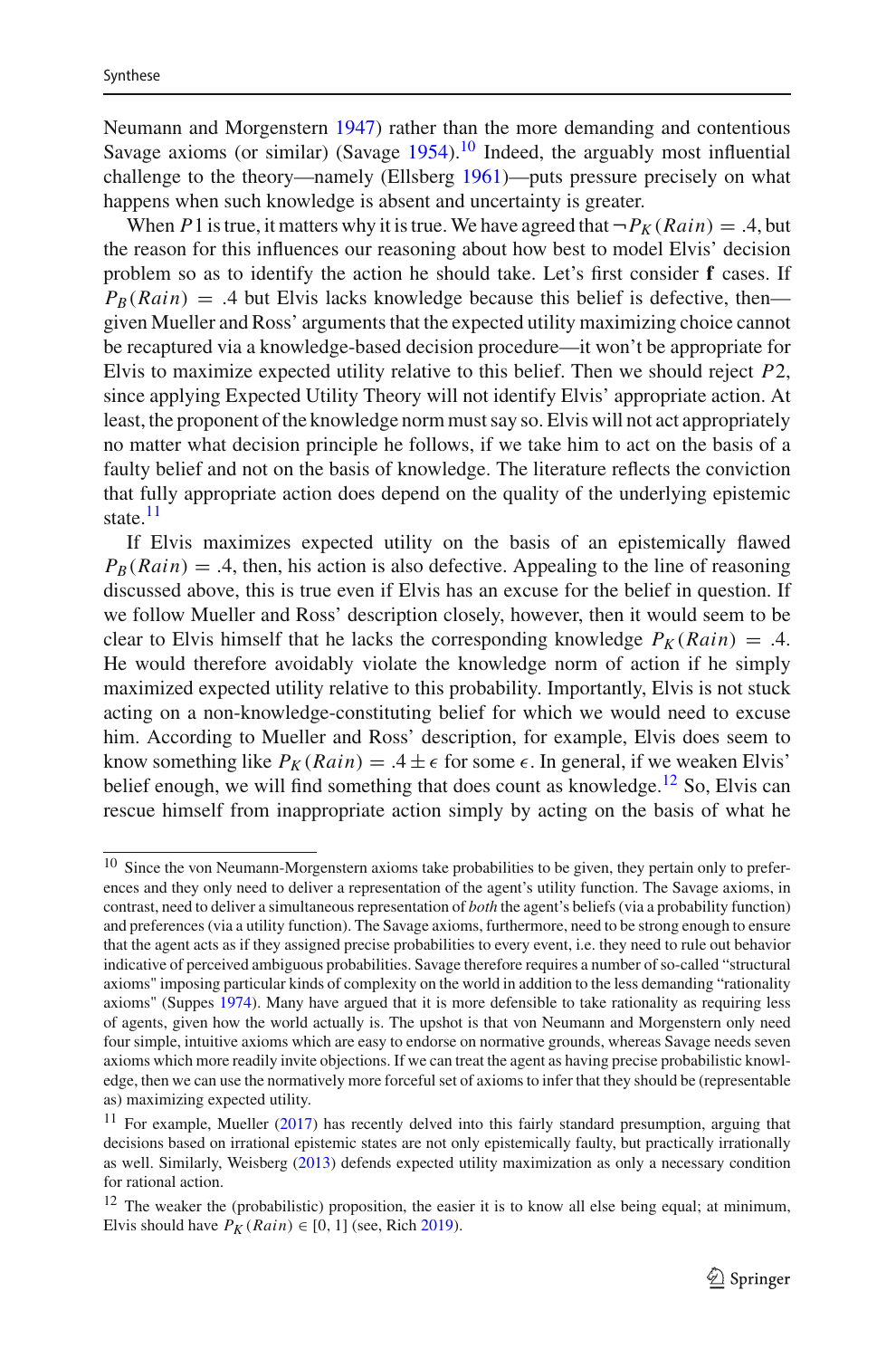does know—and there are plenty of formal theories available to capture such action. Once we recognize that Expected Utility Theory is not mandatory, *P*2 is no longer very compelling—certainly not from the knowledge-first perspective—in this case. If we're seeking to identify Elvis' knowledge-based decision, and what Elvis knows is not captured by a specific, unique probability function, then we should not take a modeling approach that takes such an epistemic state as an input. But if we reject *P*2, how should we model Elvis' decision problem? This gets us to the **d**–**e** cases in which Elvis acts on the basis of non-faulty, but non-precise, beliefs.

These final cases are also the most realistic and most important ones: Elvis does not know that the probability of rain warrants buying the umbrella because he is in fact uncertain about this (as most of us would be). We can formalize Elvis' epistemic state while capturing his uncertainty in various ways, for example as Mossean probabilistic knowledge (Mos[s](#page-28-3) [2017](#page-28-3)), as imprecise probabilities (Walle[y](#page-29-22) [1994\)](#page-29-22), or using belief (lower probability) and plausibility (upper probability) functions in the DempsterShafe[r](#page-29-23) tradition (Dempster [1967](#page-28-28); Shafer [1976](#page-29-23)).<sup>[13](#page-15-0)</sup> Any of these would allow us to formally represent Elvis as taking the probability of rain to be between .3 and .5, between .39 and .41, etc. as the case warrants. In this case, given that one seeks to determine Elvis' rational choice via a decision theory, standard Expected Utility Theory is simply not sufficient. Elvis' epistemic state (whether we consider  $P_B$  or  $P_K$ ) is not among the possible inputs to an expected utility calculation, and so  $P2$ should be rejected. This is much easier to see and do with an alternative representation of his epistemic state (and an alternative decision theory) on the table. *P*2 is not false because mathematical decision theory has no role to play here, but because the knowledge-focused articulation of the case makes calculating the expected utility given a .4 credence the wrong option.

An alternative is illustrated in Sect. [4,](#page-16-0) but in further support of this line of argumentation, it is helpful to consider Mueller and Ross' own discussion of Elvis' uncertainty, and their response to it. Critically, Mueller and Ross acknowledge that Expected Utility Theory may be too demanding in this circumstance and discuss the possibility of determining Elvis' rational choice on the basis of Elvis' actual knowledge. They consider a particular alternative decision principle that could be employed when Elvis is uncertain as to whether  $P(Rain)$  is above or below the threshold, in their framing (Mueller and Ros[s](#page-29-5) [2017](#page-29-5), Sect. 4). According to this principle, Elvis would be permitted to either buy the umbrella or not, since either would be compatible with some  $P_T(Rain)$  that he does not rule out. Mueller and Ross reject this decision rule. It does not yield a unique verdict as to what Elvis should do, and worse, they show that Elvis could be turned into a money pump because he would be permitted to continually buy the umbrella at one price and then sell it back at a small loss.

This is a familiar argument pattern, and much could be said about it. Even if we agree to reject the permission-based decision principle, however, it would not do much to support *P*2. Mueller and Ross refer to the choice between expected utility maximization and their permissibility rule as a dilemma, but there are certainly more

<span id="page-15-0"></span><sup>13</sup> See Wakke[r](#page-29-24) [\(2008](#page-29-24)), especially the subsection on *multiple priors*, for a useful overview of approaches, oriented towards the more developed economics literature.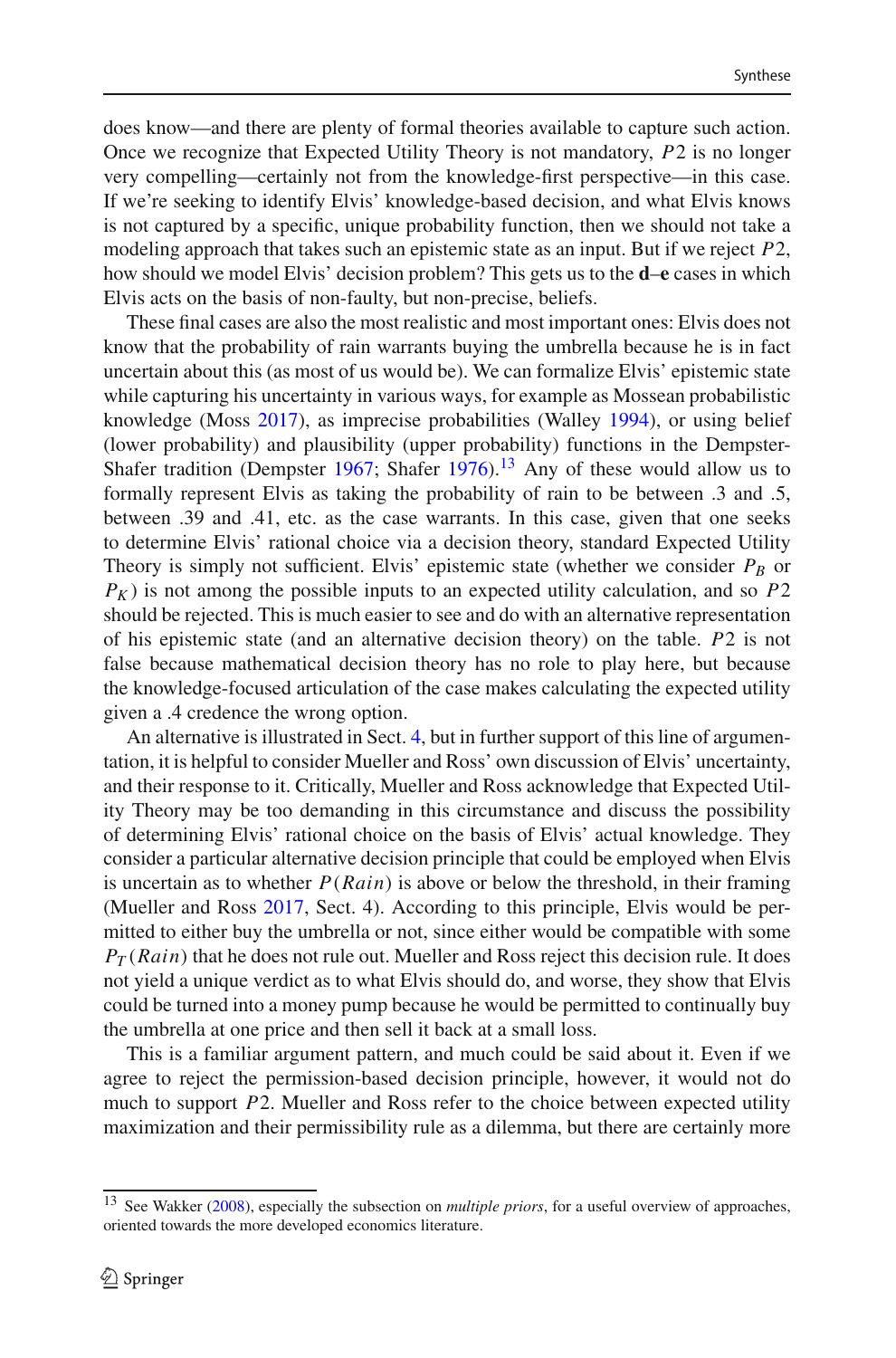than these two options here.<sup>[14](#page-16-1)</sup> The option space is limited in this way only because the debate over the knowledge norm has tacitly neglected most of decision theory. While permissibility rules may have their place, the most attractive alternative to *P*2 is not to retreat from formal decision theory and to give up on determinate judgments about what Elvis should do. Expected Utility Theory was a brilliant starting point rather than an end-point; in the intervening decades, a plethora of formal decision theories and game-theoretic principles have been developed for exactly the kind of uncertainty-reflecting epistemic states  $P_K$  that we would expect Elvis to have. These alternative theories *will* deliver precise verdicts about what Elvis should do, with no need to consider multiple options to be permissible. In light of these offerings, *P*2 is severely undermotivated from the knowledge-first perspective.

The foregoing should suffice to show that the conclusion of Mueller and Ross' argument is not established by their example. Once we consider ways of filling in the details of Elvis' situation, we see that for each characterization, either the knowledge-firster should grant that Elvis really does have knowledge  $P_K(Rain) = .4$ , or we need/should not model his choice as maximizing expected utility with respect to  $P_B(Rain) = .4$ . In short, we should take Elvis' pertinent knowledge—whatever it may look like—as the epistemic input to a decision theory for which that knowledge is a suitable input, at which point the mismatch between the knowledge norm and decision theory disappears. Hence it has not been demonstrated that Elvis' appropriate choice is not a knowledge-based choice. In the remainder of the paper, I elaborate on the salient alternative to Mueller and Ross' picture, in which Elvis is modeled as choosing rationally based on his knowledge.

### <span id="page-16-0"></span>**4 Decision under ambiguity**

#### **4.1 Alternatives for epistemologists**

In light of the role played by the presupposition of Expected Utility Theory in the dialectic, simply demonstrating an intuitive and easy-to-use alternative can go a long way towards supporting the knowledge norm of action. It will show just how low the barrier to employing a formal decision theory taking knowledge as its input actually is. In this way, we can have all the benefits of a well-worked out and understood formal theory without compromising or casting doubt on the requirement that decisions rest only on knowledge.

As already noted, there are many different ways to formally represent Elvis' uncertainty-manifesting epistemic state as we intuitively understand it. Similarly, there is a true wealth of alternative theories of decision-making given that ambiguity is present; these range in complexity from the simple permissibility rule discussed by Mueller and Ross to extremely complex and mathematically sophisticated theories developed in the economics literature. Nothing like an overview or survey will be attempted here; Wakke[r](#page-29-24) [\(2008](#page-29-24)), Etner et al[.](#page-28-29) [\(2012](#page-28-29)), Walle[y](#page-29-25) [\(2000\)](#page-29-25) and Rinar[d](#page-29-26)

<span id="page-16-1"></span><sup>14</sup> Hei[l](#page-28-30) [\(2019a\)](#page-28-30) makes this point as well. He suggests using imprecise credences based on a margin of error of  $\pm \epsilon$  and then applying a variant of the permissibility rule considered by Mueller and Ross.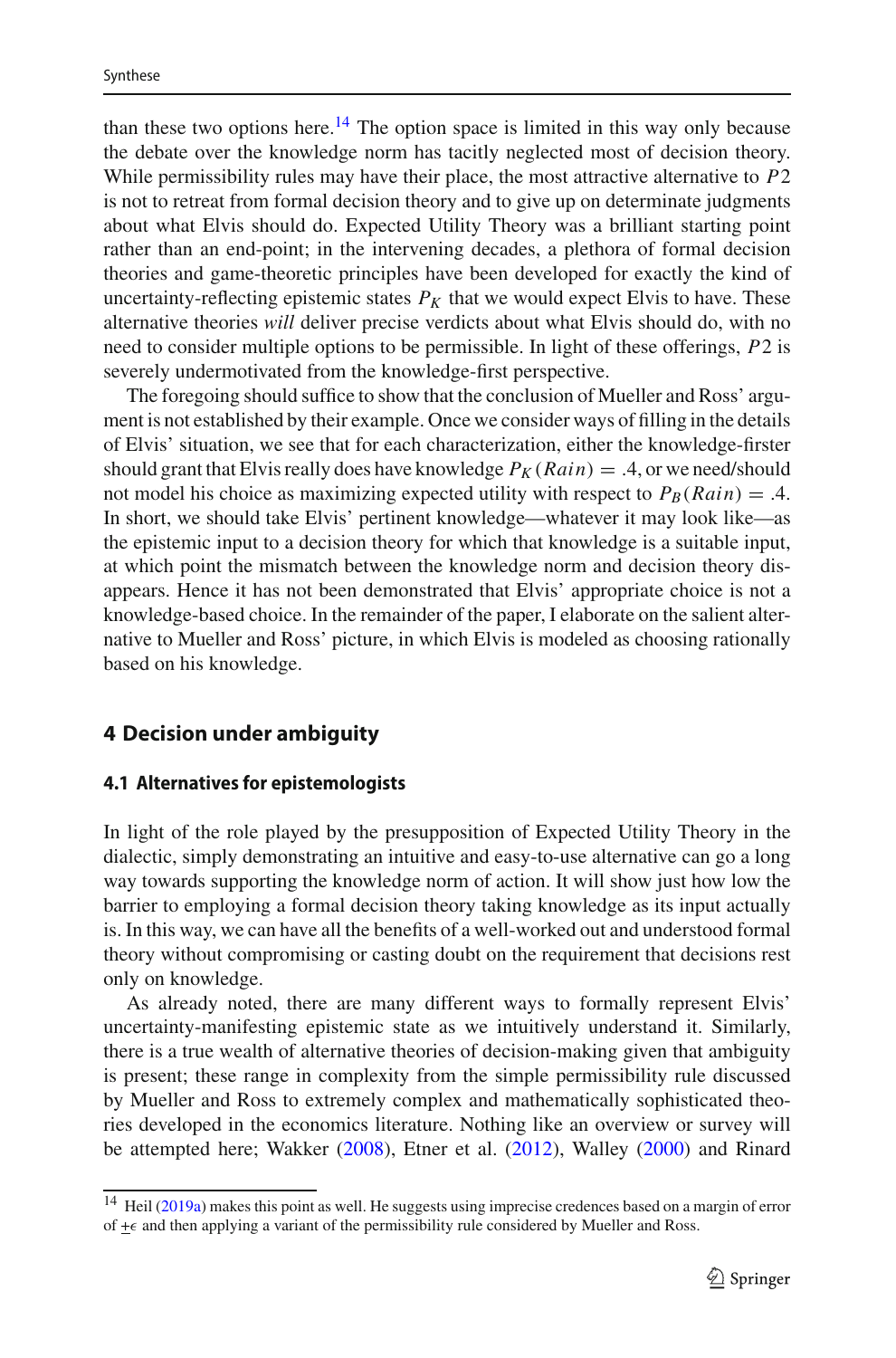[\(2015\)](#page-29-26) collectively provide a good theory-oriented picture, while Trautmann and van de Kuile[n](#page-29-27) [\(2015](#page-29-27)) review and discusses the experimental literature.

This paper proceeds to demonstrate the deployment of one particular theory, the so-called "meta-utility theory"; we have developed variants in Grant et al[.](#page-28-31) [\(2020a,](#page-28-31) [2021\)](#page-28-32), but I present the version in Grant et al[.](#page-28-33) [\(2020b](#page-28-33)), which is best suited for use in epistemology. The basic idea of meta-utilities is that the agent's valuation of an ambiguous act (such as buying an umbrella, perhaps) is a function of the worst and best possible expected utility of the act. In contrast to theories in which the agent may also have information or beliefs about how likely particular prior probability distributions are (see e.g. Klibanoff et al[.](#page-28-34) [2005](#page-28-34)), only these lower and upper bounds affect the agent's preferences. The agent's ambiguity preferences essentially capture how the agent values trade-offs between the worst and best possible expected utilities, which we describe and model as "goods." This valuation must be systematic, i.e. representable via a neat mathematical function, but the theory does not assume that the function has a particular form, for example that the agent likes or dislikes ambiguity, or that the agent's attitude towards ambiguity does or does not depend on the stakes involved. In this way, the theory encompasses a variety of previous proposals, recognizing that agents are likely heterogeneous in their responses to uncertainty. The theory will be explained in a bit more detail, and applied to Elvis, presently. First, I explain why such a theory is appealing.

The meta-utility approach has many virtues for present purposes. It provides rigorous mathematical foundations—including a representation theorem for preferences via an effectively unique utility function—in contrast to the permissibility-based approaches discussed in Mueller and Ros[s](#page-29-5) [\(2017\)](#page-29-5) and Rinar[d](#page-29-26) [\(2015](#page-29-26)). In addition to the familiar benefits (highlighted for example by Weisber[g](#page-29-4) [\(2013](#page-29-4)) and Feldbacher-Escamill[a](#page-28-9) [\(2018](#page-28-9)) in the knowledge-first literature, albeit with reference to Expected Utility Theory), this means that money pump objections (and other problems raised for the various permissibility rules in the philosophy literature) cannot arise.

Compared to many of the theories in the economics literature, however, the metautility theory is both relatively simple and very transparent. This is important because complexity can present a serious practical barrier; it is critical that a theory's assumptions are easily evaluated and defended. In presenting the meta-utility theory, we are explicit about the goal of making models of ambiguity more accessible, and emphasize that the theory is constructed from a small number of simple and familiar tools.<sup>15</sup> Grant et al[.](#page-28-33) [\(2020b](#page-28-33)) has only four axioms. The time may be ripe for epistemology to extend its option space and embrace the theory of ambiguity. (And indeed, if the reader is not convinced of the need to consider the effect of ambiguity on Elvis' umbrella dilemma, then perhaps reflecting on the many decisions we must make on the basis of possible, uncertain climate change consequences will be more motivating.)

In the end, however, the most important goal of this paper is not to convince knowledge-firsters (and other epistemologists) to apply any particular theory of ambi-

<span id="page-17-0"></span><sup>&</sup>lt;sup>15</sup> In fact, the ambiguity literature is seen as abstruse and unwieldy even among economists. For example, in their survey, Etner et al. [\(2012](#page-28-29), p. 234) write that "[t]he non specialist observer might be overwhelmed by the number of different models aimed at capturing how ambiguity can affect decisions." They aim to provide a "(more or less) user friendly guide" [\(2012](#page-28-29), p. 235) so that the practical application of models of ambiguity can increase, commensurate with the real-world relevance of ambiguity.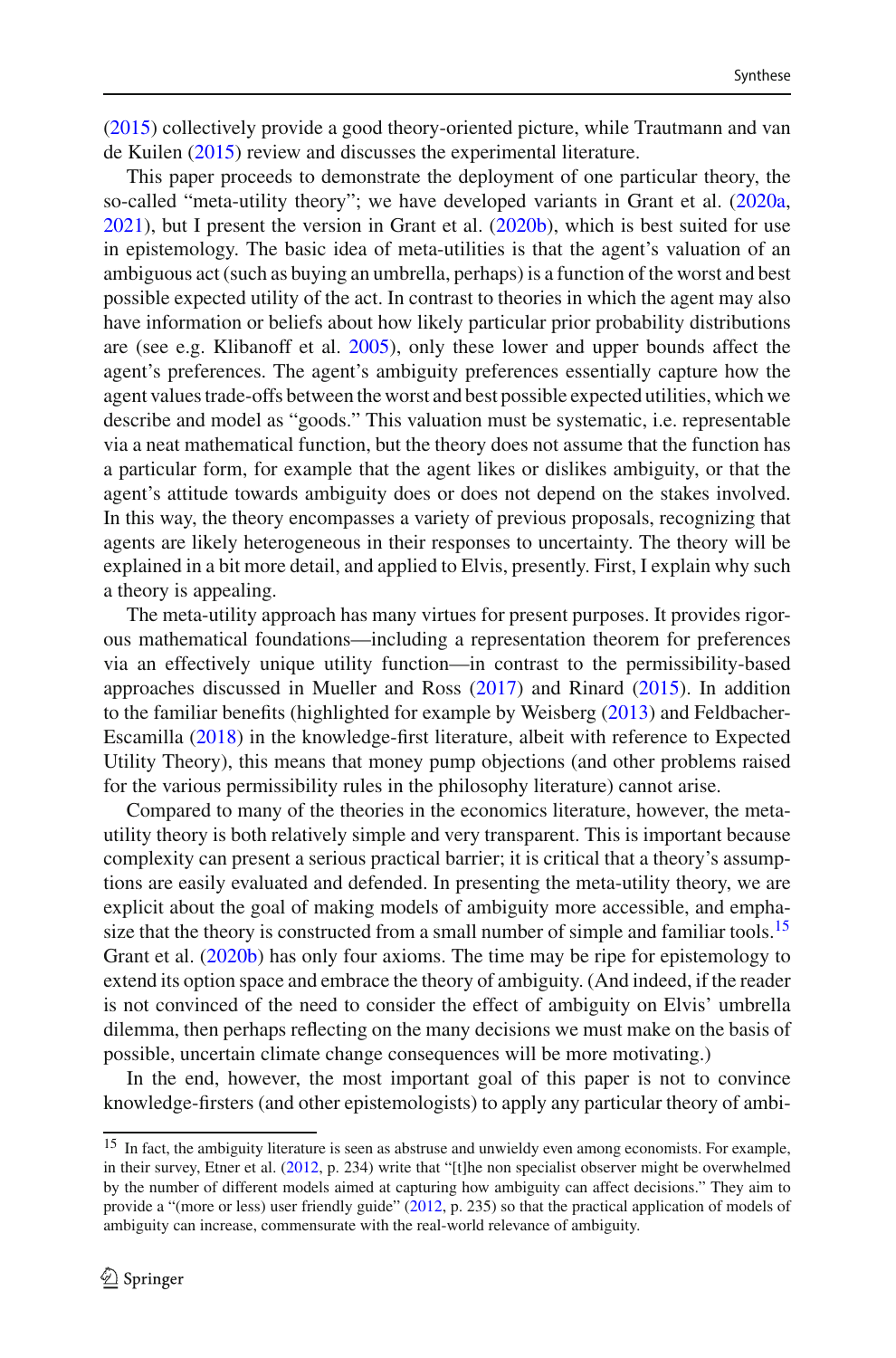guity, but rather to embrace the presence of ambiguity in agents' epistemic states and to characterize their decisions accordingly. Even further pursuing coarse permissibility rules is compatible with this primary objective. For this reason, no attempt will be made to discredit alternative approaches to decision under ambiguity. It is in fact reasonable to think that different decision principles are appropriate in different contexts, for example because the amount and structure of agents' information varies from case to case. What matters is that significant progress can be made; theories of ambiguity are a viable resource.

In the remainder of this section, I briefly explain the meta-utility theory for ambiguity and show how the knowledge-firster can appeal to it to address Mueller and Ross's [\(2017\)](#page-29-5) example. Section [4.2](#page-18-0) provides an overview of the theory, explains the axioms, and describes the representation theorem. Section [4.3](#page-20-0) applies the theory to Elvis, showing how our specific hypotheses about his knowledge and preferences combine to determine his rational action in his umbrella dilemma.

#### <span id="page-18-0"></span>**4.2 The meta-utility theory of ambiguous decisions**

#### **4.2.1 How it works**

The meta-utility theory provides a set of axioms capturing coherent preferences between available actions, given that the agent may perceive some decision-relevant events as ambiguous (Grant et al[.](#page-28-33) [2020b](#page-28-33)). This means that in contrast to the Savage axioms (Savag[e](#page-29-3) [1954](#page-29-3)), the axioms do not impose the requirement that the agent treats all situations as merely risky. The axioms provide necessary and sufficient conditions for the agent's choices to be representable via a meta-utility function. The agent is thereby represented as an expected utility maximizer for situations the agent perceives as risky, while when the agent perceives ambiguity, their evaluation of actions is fully determined by the worst-case and best-case expected utilities of the action, given the probability bounds they are able to place on the ambiguous events in question.

The representation of the agent then consists of three components: a prior probability function, a (Bernoulli) utility function, and a meta-utility function. I describe each in more detail before giving an overview of the axioms. A formal description of the representation and axioms would require rehearsing the full formal apparatus of that paper, which would be a distraction. I therefore keep the discussion here rather informal. The reader interested in the formal details should consult the original paper (Grant et al[.](#page-28-33) [2020b](#page-28-33)), while the reader interested in the main ideas and intuitions may just note that the general framework is that of Savage,  $16$  with expansions for ambiguity as developed by Gul and Pesendorfe[r](#page-28-35) [\(2014\)](#page-28-35).

The agent's prior  $\pi$ , first of all, is the familiar probability distribution over events, where the events form a  $\sigma$ -algebra. Since the agent may perceive some events as ambiguous, however, some decision-relevant events may not be in the domain of the prior. The agent may not be able to directly assign a probability to those events. For the knowledge-firster, the key is to let the prior encode the agent's knowledge, as we will

<span id="page-18-1"></span><sup>16</sup> The new and aptly-named paper *Savage for Dummies and Experts* provides a useful overview and discussion (Abdellaoui and Wakke[r](#page-27-3) [2020\)](#page-27-3).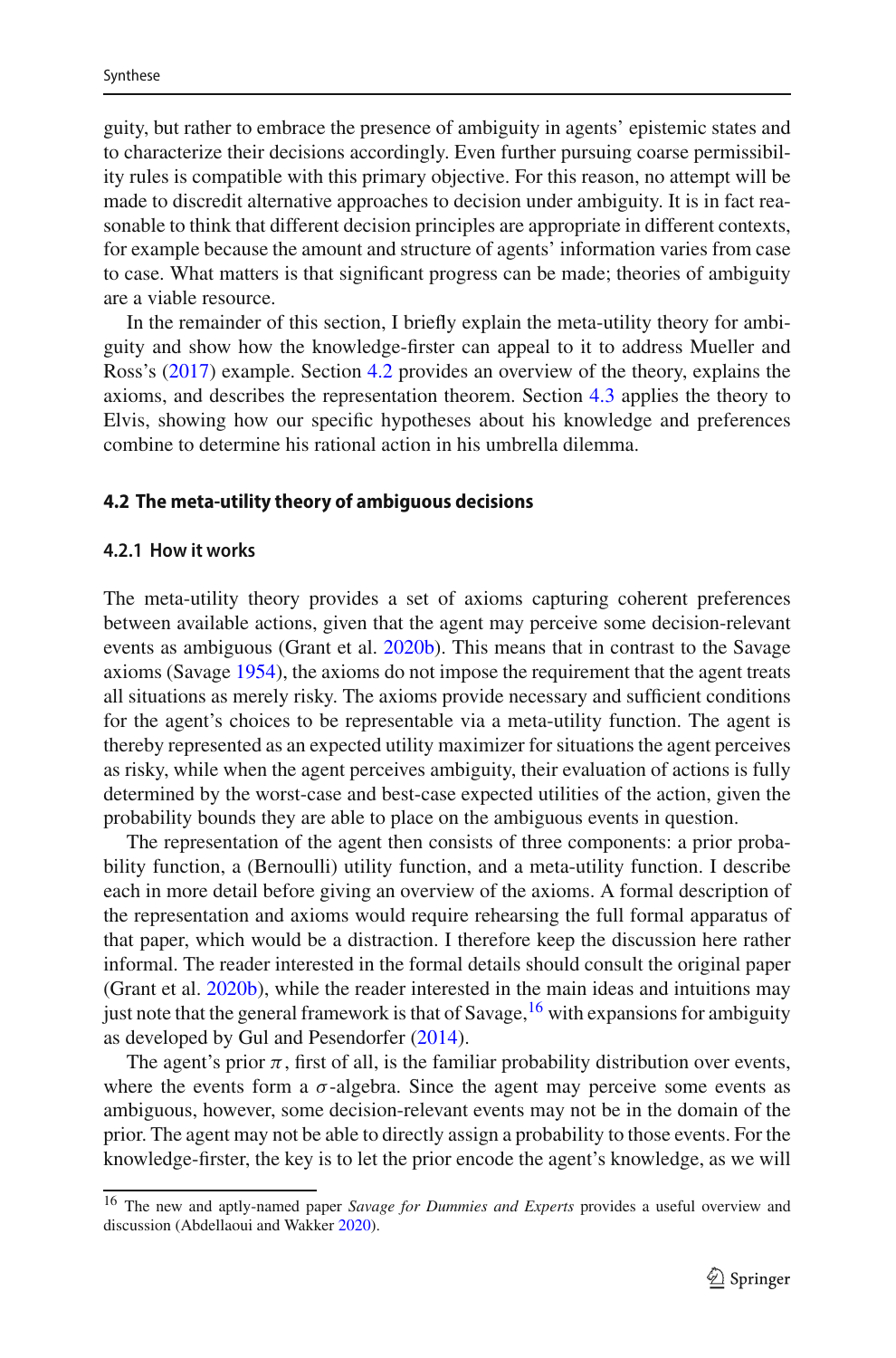do with Elvis presently. This application fits well with the original interpretation of the prior as reflecting the agent's (lack of) information (Grant et al[.](#page-28-33) [2020b\)](#page-28-33). The agent does not have sufficient information to assign a precise probability to every event, but they can use the information they do have to place lower and upper bounds on the probabilities of the events in question.<sup>[17](#page-19-0)</sup>

Next, the agent's representation includes a Bernoulli utility function *u* assigning personal utilities to real outcomes. Together,  $\pi$  and  $\mu$  determine the agent's expected utilities for risky situations. When the agent's prior does assign a precise probability to all action-relevant events, the agent also evaluates the act according to its expected utility. It is only when the agent cannot do this that Expected Utility Theory does not determine the decision, and the agent's meta-utility function for ambiguity comes into play.<sup>[18](#page-19-1)</sup> Instead, then, the agent's prior and utility function combine to determine the *expected utility bounds* on the agent's available acts. So, while an action to which ambiguity is relevant does not have an expected utility, the agent can attach minimum and maximum expected utilities to it, based on their information.

Finally, the agent's representation includes their meta-utility function  $U(u, \overline{u})$ , a utility function which does assign a utility to every act. The evaluation or ranking of an act is a function of its expected utility bounds, the worst-case and best-case expected utilities as described above. When ambiguity is not relevant, this collapses to the expected utility of the action. In this way—by stipulating that  $U(x, x) = x$ —a unique meta-utility function is fixed to represent the agent. The meta-utility function captures how much the agent likes or dislikes ambiguity, including how this may depend on the range of expected utilities on the table. It captures, for example, how much best-case expected utility a cautious agent would be willing to give up in exchange for a given improvement on a given worst-case expected utility, which they would like to avoid.

#### **4.2.2 Axioms and representation**

I provide the substance of the axioms, again to avoid a detour through the many definitions needed to state the axioms formally. Since the framework is Savage-style, the axioms pertain to a weak preference relation  $\succsim$  and preferences of the form  $f \succsim g,$ where *f* and *g* are arbitrary acts. The acts map states to outcomes; for example, the act of not buying an umbrella yields a particular monetary outcome according to whether Elvis is in a rain or non-rain state of the world.

In Grant et al[.](#page-28-33) [\(2020b](#page-28-33)), we present four axioms which are necessary and jointly sufficient for a meta-utility representation. Axioms 1–3 are familiar. Axiom 1 is that  $\succsim$  is complete and transitive, while Axiom 2 is that  $\succsim$  is monotonic. That is, the agent has a weak preference ordering over all acts, and if one act yields an objectively better

<span id="page-19-0"></span><sup>&</sup>lt;sup>17</sup> Goo[d](#page-28-36) [\(1966](#page-28-36)) defends a theory along these lines. He addresses potential complaints, for example that we cannot expect the lower and upper probability bounds to be sharp.

<span id="page-19-1"></span><sup>&</sup>lt;sup>18</sup> Other kinds of challenges to Expected Utility Theory are not considered in this paper, since they have not been an important issue within epistemology, and in particular the parties to debate about the knowledgefirst paradigm have not questioned Expected Utility Theory. It is worth noting, however, that nothing about the meta-utility approach described here depends on risky options being evaluated as in Expected Utility Theory. In fact, Grant et al[.](#page-28-31) [\(2020a](#page-28-31)) presents a version of the meta-utility theory which allows non-expected utility risk preferences as well as loosening the requirements on the prior probability.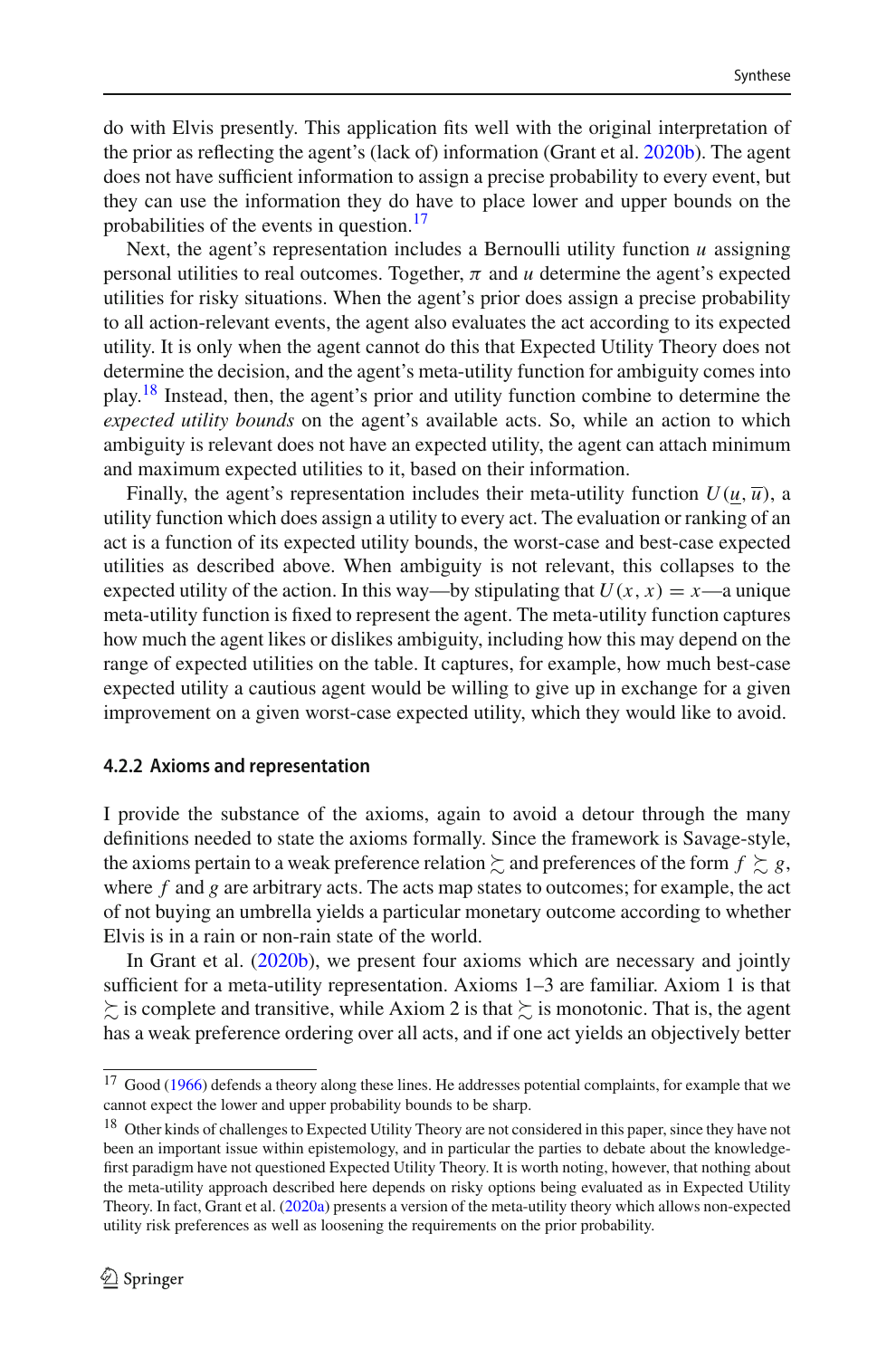payoff in every state of the world, the agent strictly prefers it. Axiom 3 is a technical axiom, requiring continuity.

The new and critical axiom, Axiom 4, is the key to the result that an act's metautility is fully determined by its worst-case and best-case expected utilities. The axiom requires that for any two (potentially ambiguous) acts *f* and *g*, "if both the lower and upper bounds for the certainty equivalent of an act  $f$  are at least as large as those for another [*g*], then *f* must be weakly preferred to [*g*]" (Grant et al[.](#page-28-33) [2020b](#page-28-33), p. 7). In terms of preferences, an act's lower bound is determined by looking at the set of sure outcomes which are weakly preferred to all risky acts dominated by it. Similarly, the act's upper bound is determined by considering the set of sure outcomes weakly dispreferred to the risky acts dominating it. The upshot is that if *f* has both a better (higher) worst-case and a better best-case expected utility than  $g$ , then  $f$  has higher meta-utility (overall utility) than *g*.

To see the key axiom in action, suppose the worst-case for an act  $f$  is worth  $\epsilon$ 5 to me, while f's best-case is worth  $\epsilon$ 100. Then my uncertainty is great, but I can still rank this option as better than an alternative *g* whose worst-case is worth  $\epsilon$ 4 and whose best-case is worth  $\epsilon$ 95. Whichever aspect of my information I would emphasize or focus on, *f* appears better than *g*. What is thereby ruled out is that the agent uses (or acts as if they had) further information about, say, the lower bound of *f* being more likely and the upper bound of *g* being more likely in this case, and so forth. As noted previously, this makes a lot of sense when we're imagining agents to lack information. In particular if we want to see the consequences of agents acting on their knowledge, it is reasonable to assume that their knowledge (and hence the determinants of their choices) usually does not go beyond the range or the margin of error within which they can make probabilistic judgments. In cases in which the agent would have such additional knowledge, they would be entitled to use it, and a theory incorporating such information would be called for.

The representation theorem in Grant et al[.](#page-28-33) [\(2020b\)](#page-28-33) then establishes that the agent's preference relation  $\succsim$  conforms to Axioms 1–4 as described above if and only if the agent is representable as a meta-utility maximizer. To represent the agent as a metautility maximizer is to represent them as maximizing a meta-utility function  $U(u, \bar{u})$ , relative to some prior  $\pi$  and (Bernoulli) utility function  $u$ . As noted, the agent's metautility function is unique once we stipulate that  $U(x, x) = x$ .

#### <span id="page-20-0"></span>**4.3 Meta-utility representation of Elvis' knowledge-based decisions**

With a suitable decision theory on the table, we can re-evaluate what Elvis should do in a way that takes his knowledge as an input to his choice. The objective is to make a specific judgment about what Elvis should do, given his epistemic state and preferences, just as under Expected Utility Theory. Since the right decision does depend on these facts about Elvis, we need to consider specific assumptions about Elvis' knowledge and preferences, and see what follows from them. Note that this is exactly what Mueller and Ross do in attributing hypothetical beliefs and a utility table to Elvis. The only difference is that we must now consider how Elvis responds to ambiguity, too.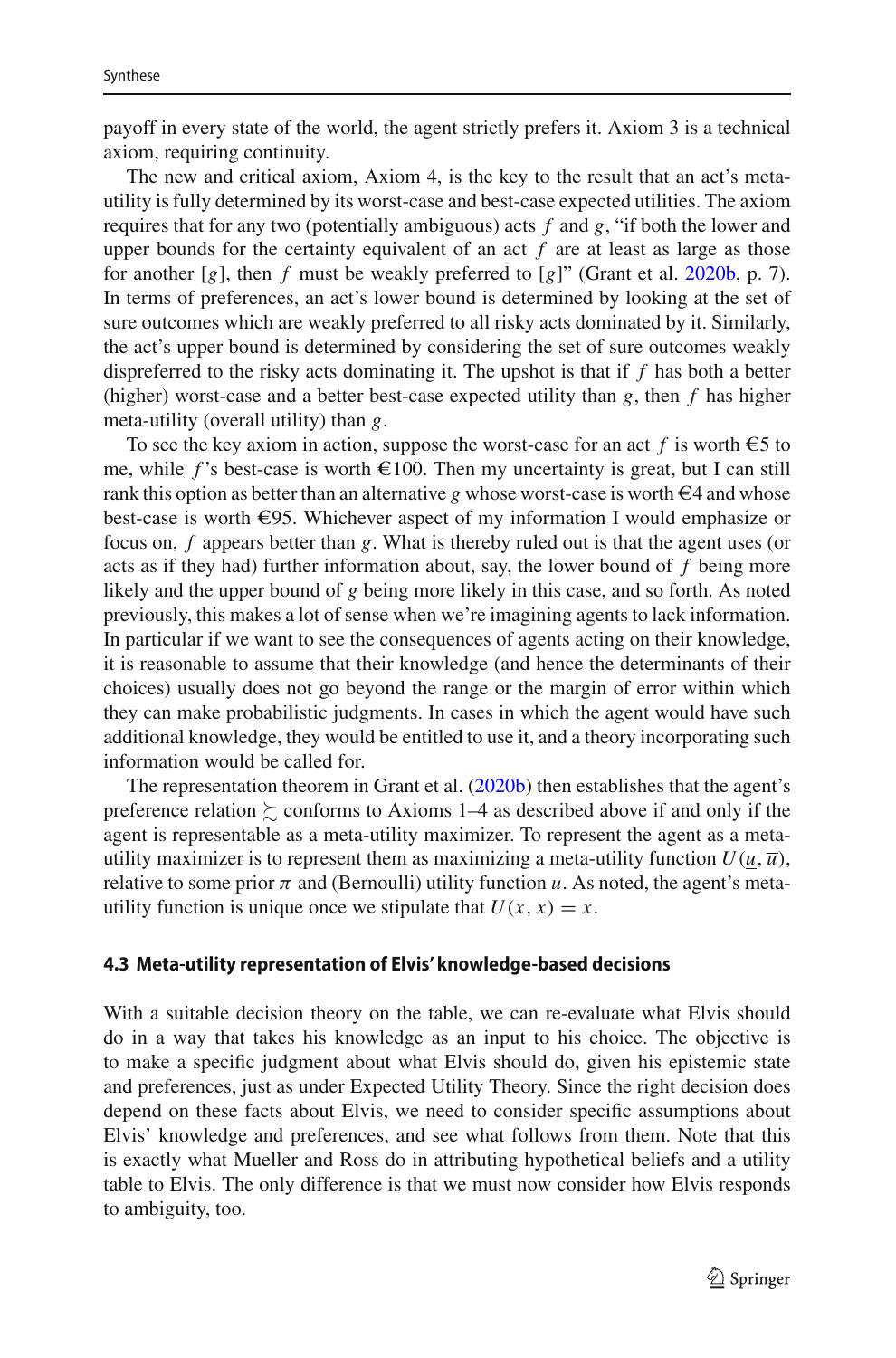<span id="page-21-0"></span>

| <b>Table 2</b> Elvis fears for his<br>shoes, gain version |              | Rain  | No rain |
|-----------------------------------------------------------|--------------|-------|---------|
|                                                           | Buy umbrella | 30.01 | 30.01   |
|                                                           | Do nothing   |       | 50.01   |

Let's begin with Elvis' prior,  $\pi_E$ . By hypothesis, the event that it rains is not in the domain of the prior. Nonetheless, Elvis presumably has information allowing him to bound the probability of rain. Let's imagine that he did see a weather forecast online, but about a week ago, and he was not paying very much attention. He does, however, remember thinking to himself: "Hmm, it may rain in Memphis next weekend. I had better bring an umbrella to that show." Unfortunately, he did not remember this when packing his suitcase, but only now as he looks up at a gray sky, then across the street at a convenience store, realizing that this is his only opportunity to buy an umbrella. Elvis has some experience with Memphis weather. Let's suppose he combines his fuzzy memory of the old forecast with his current sense data and memory of similar days, and determines the probability of rain to be at least .35 and at most .45 (we can express this as  $\pi_F(Rain) = .35$  and  $\overline{\pi}_E(Rain) = .45$ ). Let's suppose that this is the strongest thing that Elvis knows.

Next, we need to provide Elvis with a hypothetical simple utility function  $u_E$ . Mueller and Ross [\(2017](#page-29-5)) provide a utility table in terms of losses (Table [1](#page-4-0) above). Since the meta-utility theory works with positive utilities, I provide an alternative utility matrix for Elvis (see Table [2\)](#page-21-0). For convenience, however, the new decision table retains the property that the two actions are equally good when  $P_T(Rain) = .39992$ .

We can now determine the minimum and maximum expected utilities (call them  $\mu$  and  $\bar{\mu}$ ) for each of Elvis' available actions (buying and not buying the umbrella), given  $u_F$  and that  $\pi_F(Rain) = .35$ ,  $\overline{\pi}_F(Rain) = .45$ . In our example, letting *Buy* be the action of buying the umbrella and  $\neg Buy$  the action of doing nothing, these expectations are as follows:

$$
u(Buy) = \overline{u}(Buy) = 30.01\tag{1}
$$

$$
u(\neg Buy) = 27.51; \quad \overline{u}(\neg Buy) = 32.51 \tag{2}
$$

These expectations reflect the fact that buying the umbrella could be better or worse than not buying it, depending on the probability of rain. Either case is compatible with Elvis' evidence, so he does not know one action to be better from the expected utility perspective. His knowledge, instead, is represented by these bounds on what is possible.

To model Elvis as a knowledge-based decision-maker, then, we model him as choosing rationally—coherently—on the basis of his preferences regarding his uncertainty as we have represented it. His preferences are encoded in his meta-utility function  $U<sub>E</sub>$ . It tells us Elvis' relative valuations for upper and lower expected utility. Many such functions are possible for Elvis; the theory does not tell us that Elvis must be maximally cautious or even that he must be averse to ambiguity. Nor does it tell us that his relative concern about the best versus the worst expected utility cannot depend on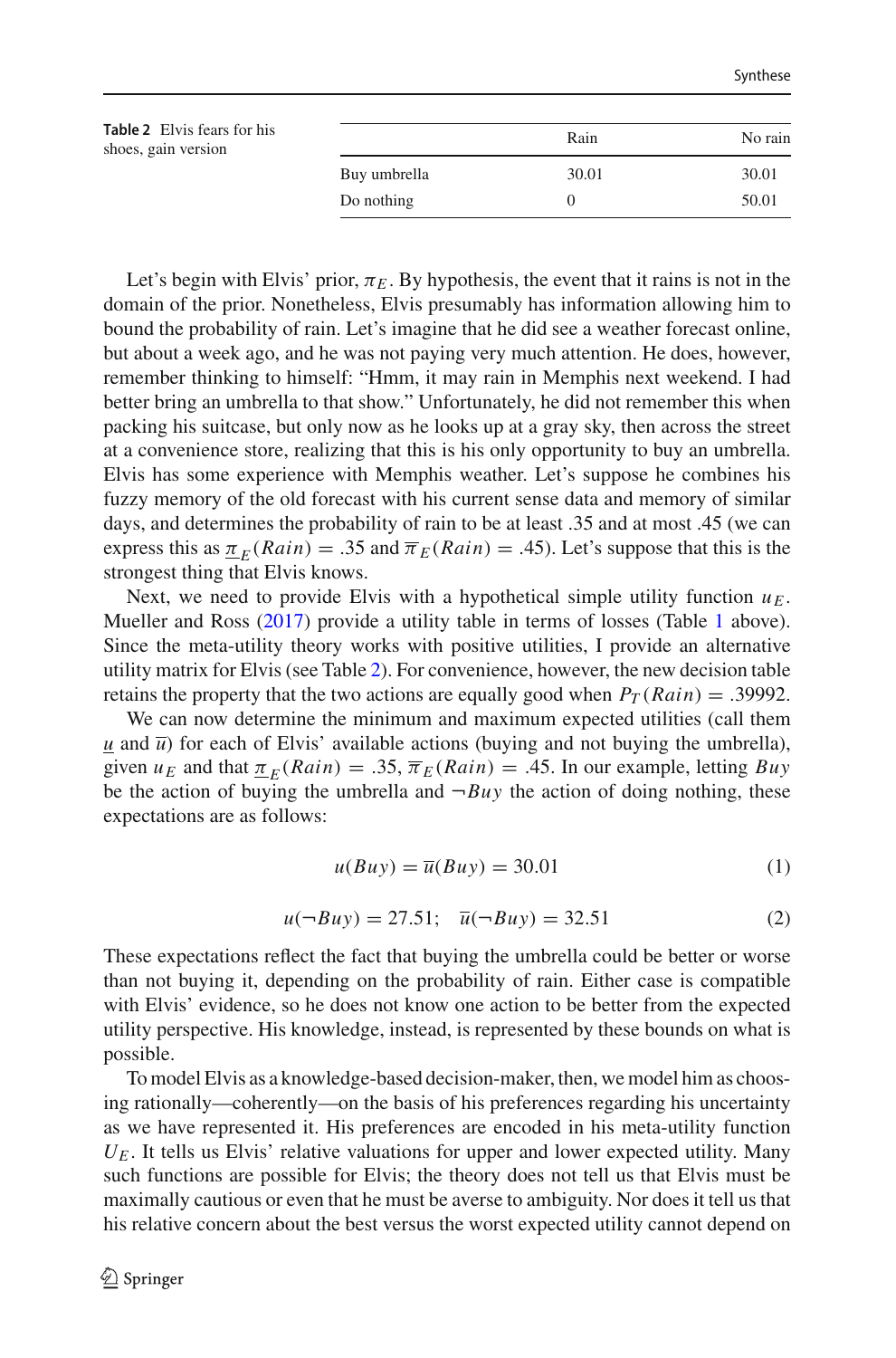the level of expected utility at issue, for example that Elvis cannot be more cautious in more important situations. These are all questions of taste, not of rationality. His preferences need only be coherent, systematic, describable by a function of worst and best.

It is nevertheless useful to consider specific hypotheses about Elvis' preferences. Several such hypotheses are familiar from the literature, especially the classic proposals discussed in Luce and Raiffa's textbook on decision-making [\(1958\)](#page-28-37). I will next show how Elvis' rational choice is fixed given each of three different meta-utility functions that might reasonably capture his preferences.

First, according to the Maxmin rule originally proposed in Wal[d](#page-29-28) [\(1950\)](#page-29-28), for any act *f* ,

$$
U(f) = U(u(f), \overline{u}(f)) = u(f)
$$
\n(3)

and so

$$
U_E(Buy) = 30.01; \quad U_E(\neg Buy) = 27.51 \tag{4}
$$

so that Elvis prefers to play it safe and buy the umbrella.

Second, according to Hurwicz' theory [\(1951\)](#page-28-38), Elvis is not necessarily so conservative; his preferences are defined with the help of an additional parameter  $\alpha$  reflecting the relative (fixed) weight he places on the lower expected utility. According to this theory,

$$
U(f) = U(u(f), \overline{u}(f)) = \alpha u(f) + (1 - \alpha)\overline{u}(f)
$$
\n(5)

and so for example if Elvis is neutral regarding ambiguity and has  $\alpha = .5$ ,

$$
U_E(Buy) = 30.01; \quad U_E(\neg Buy) = .5(27.51) + .5(32.51) = 30.01 \tag{6}
$$

meaning that the two actions are equally good and Elvis is indifferent between buying and not buying. If Elvis were characterized by a higher (respectively, lower)  $\alpha$  then he would prefer to buy (not buy) the umbrella.

Third, according to the geometric  $\alpha$ -maxmin theory that Binmore defends in his book [\(2008](#page-27-0), Sect. 9.2), Elvis is similarly characterized by an  $\alpha$  parameter, but his utility is defined by

$$
U(f) = U(\underline{u}(f), \overline{u}(f)) = u(f)^{\alpha} \overline{u}(f)^{1-\alpha}
$$
\n(7)

and so here if Elvis has  $\alpha = .5$ ,

$$
U_E(Buy) = 30.01; \quad U_E(\neg Buy) = \sqrt{27.51} \sqrt{32.51} = 29.91 \tag{8}
$$

so in this case Elvis prefers to buy the umbrella (by a small margin).<sup>19</sup> The advantage of Binmore's proposal is that it relaxes the artificial and perhaps dubious assumption that an agent's relative concern for lower and upper expected utilities is a fixed constant. A

<span id="page-22-0"></span><sup>&</sup>lt;sup>19</sup> These three proposals are all special cases of the meta-utility theory, but they are not the only possibilities for systematic decision principles based on lower and upper expected utilities. We also present a more general functional form, with parameters that can be set to capture each of these three proposals as special cases (Grant et al[.](#page-28-33) [2020b](#page-28-33)). Specifically, the above three proposals are members of the class of *constant elasticity of substitution* meta-utility functions, a well-behaved set of functions commonly used in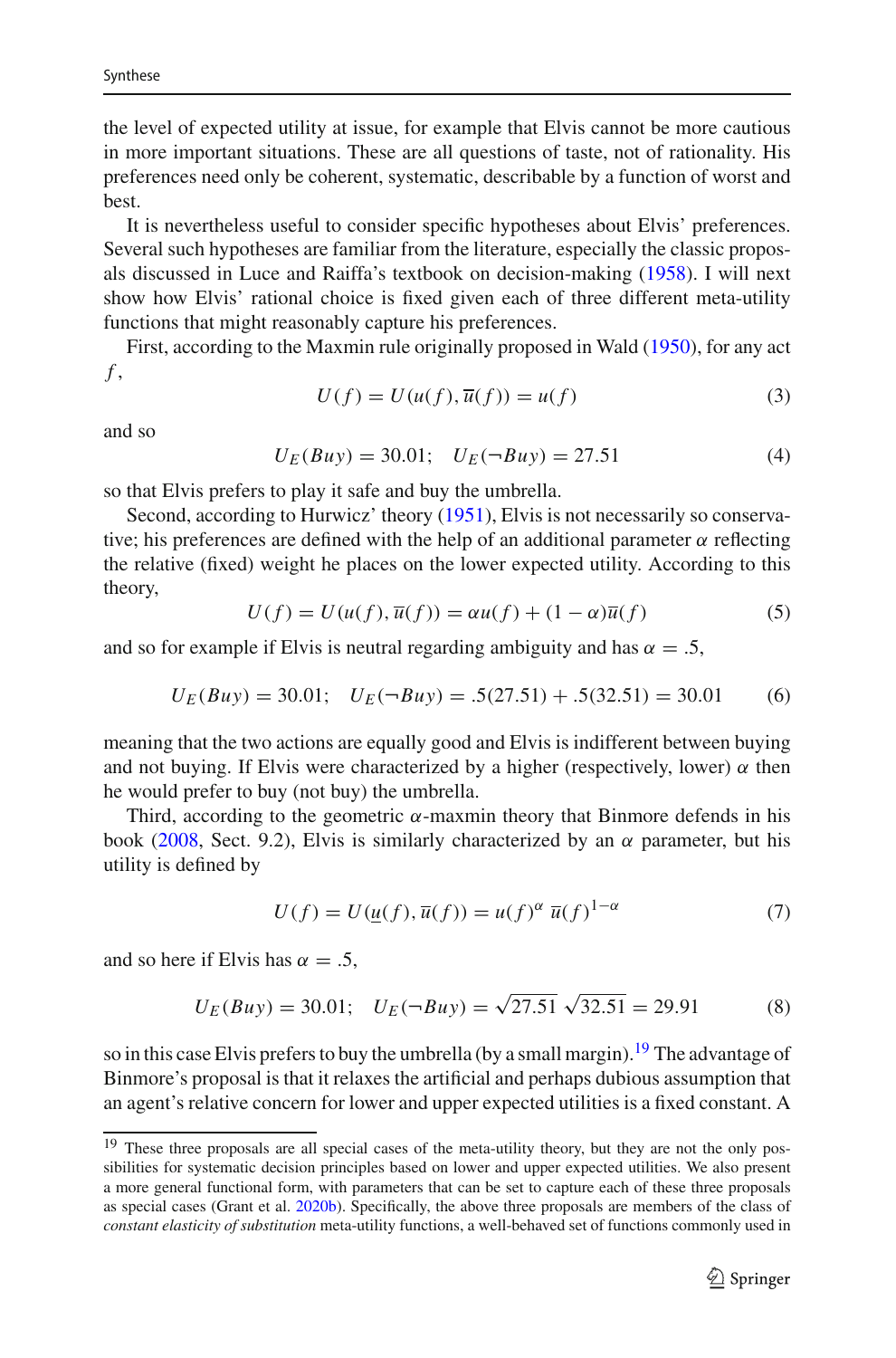Maxmin agent would prefer an act with a sure expected utility equivalent to a million dollars to an act with unknown expected utility ranging from slightly less that a million to ten trillion dollars. A Hurwicz agent is less extreme, but may still treat the lower expected utility as three times more important than the best case when such magnitudes are in play. In contrast, the geometric  $\alpha$  –maxmin agent displays the intuitive behavior of focusing less and less on the worst case as that worst case becomes less bad. When the lower expected utility is very low, the agent would be willing to give up a lot of upper expected utility in exchange for even a small improvement in the lower expected utility. As the lower expected utility improves, the agent gives it less and less relative weight. When the ensured minimum expected utility is high enough, the agent becomes basically ambiguity neutral. This utility function thus avoids the intuitive counterexamples thanks to which the first two, simpler proposals have been viewed with skepticism. At the same time, the agent's ambiguity preferences are systematic, represented by a straightforward and well-behaved utility function.

Absent compelling reasons to insist that rational agents must be cautious or optimistic to some particular degree or that they must react to ambiguity in the same way whether the stakes are enormous or trivial, it is best not to insist that Elvis be modeled using a particular one of these theories or with a particular  $\alpha$  value a priori. How Elvis responds to ambiguity is a matter of his personal preferences, just as is how he responds to risky situations (where the preferences underlie the utility function we have been working with). The meta-utility theory allows us to impose significant coherence on Elvis' choices without imposing a particular functional form.

Recalling the money pump argument that Mueller and Ross  $(2017)$  use to dismiss the ambiguity-based solution to the problem they describe, we see that a full mathematical theory of ambiguity allows Elvis to be both reasonably uncertain about the events relevant to his choice and to act decisively as a result of his attitudes toward that uncertainty. The permissibility rule invites the money pump objection because for a range of prices, the rule permits but does not require Elvis to buy the umbrella. Therefore, Elvis would be permitted to buy the umbrella at one price, and then sell it back at a slightly lower price—perhaps repeatedly—resulting in a loss. If we represent Elvis as choosing on the basis of a specific meta-utility function, then there is a stable fact as to whether he should buy the umbrella at each possible price. Suppose though that Elvis is a Hurwicz- $\alpha$ -.5 agent, and so he is indifferent about buying the umbrella at the price which his utility function reflects. Now if he does buy it, lowering the price will not prompt him to sell it at a loss; he may wish he had waited to buy, but at the cheaper price he strictly prefers to have it. Since Elvis has complete and transitive preferences, a clever umbrella tout cannot exploit his weather uncertainty for profit.

In summary, this section has presented an alternative way of modeling knowledgebased decisions which allows us to acknowledge agents' uncertainty about the true probabilities. The example of the meta-utility theory for ambiguity should make clear

$$
U(\underline{u}, \overline{u}) = \left[\alpha \underline{u}^{\rho} + (1 - \alpha)\overline{u}^{\rho}\right]^{1/\rho} \tag{9}
$$

economics. Suppressing the act  $f$ , such meta-utility functions have the general form:

The paper includes graphical representations of the special cases considered here, which is helpful especially in assessing Binmore's proposal.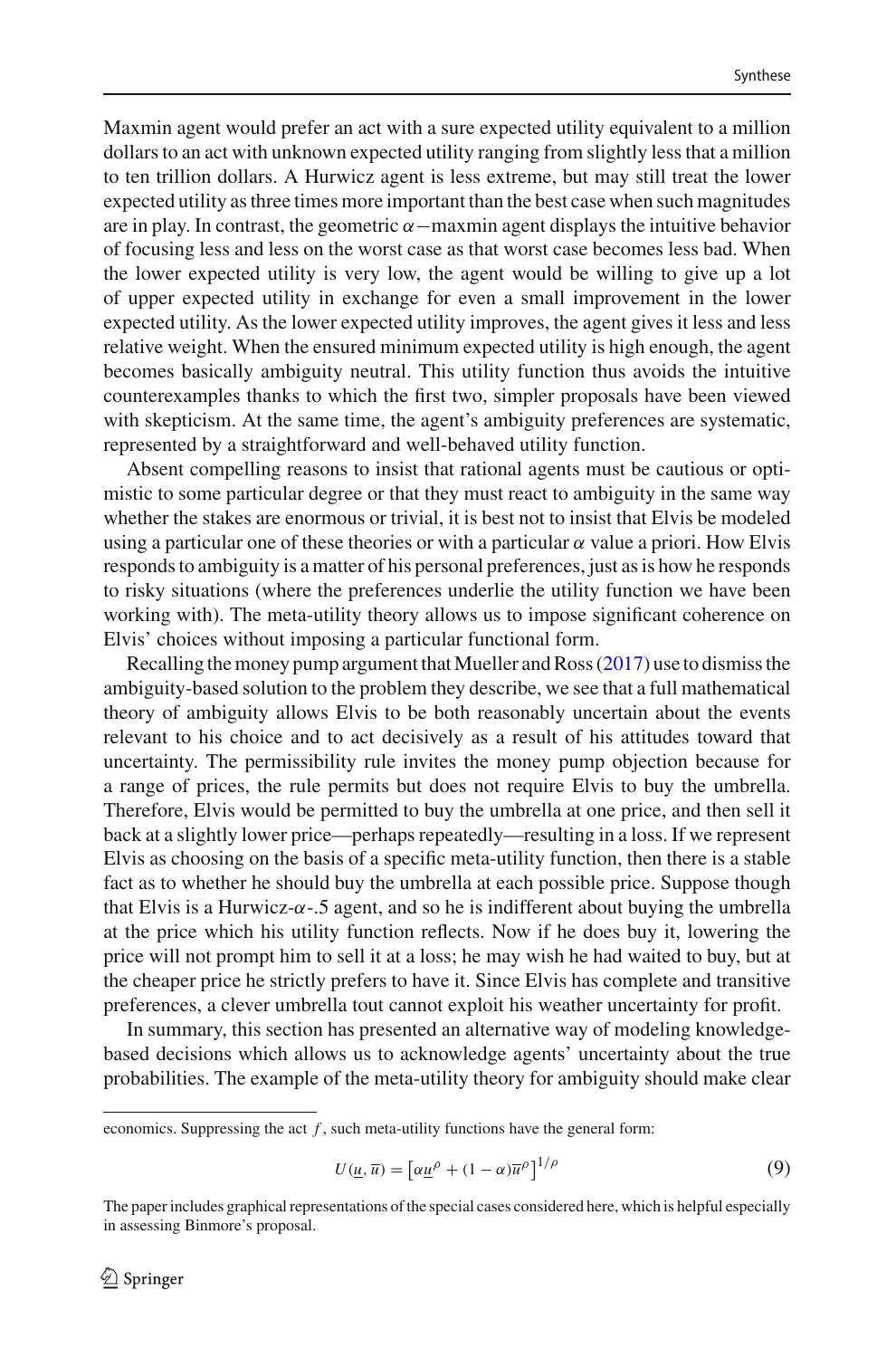that to reject Expected Utility Theory does not mean to give up on having a wellfounded and mathematically precise theory which can yield specific verdicts regarding what agents should choose, given their epistemic state and personal preferences. While I have described one example, the alternative modeling options are numerous. When the goal is to model knowledge-based decisions, furthermore, theories which better accommodate the kind of uncertainty that agents typically face in real life are by far the more natural option.

## <span id="page-24-0"></span>**5 Conclusion**

This paper began by describing the challenge of reconciling the knowledge norm of action with the fact that agents must regularly act in the face of significant uncertainty. While many authors have recognized that knowledge is compatible with some uncertainty, a fully satisfying account of the knowledge norm must include a story about how it relates to existing accounts of rational choice under uncertainty. In particular, Savage's Subjective Expected Utility Theory has been taken to determine the correct actions for uncertain agents (Schiffe[r](#page-29-2) [2007\)](#page-29-2), and Mueller and Ross [\(2017\)](#page-29-5) show that (despite many attempts by defenders of the knowledge norm) agents' expected utility maximizing choices will not always be supported by their knowledge.

The main goal of this paper was to defend the knowledge norm of action from the Bayesian challenge, and from Mueller and Ross' argument in particular, by showing that the knowledge norm is in fact compatible with formal decision theory. Importantly, two possible conclusions could be drawn from Mueller and Ross' argument: either the knowledge norm is incorrect, or we should not apply Expected Utility Theory as the authors do. The paper defends the latter, arguing that the proponent of the knowledge norm can and should determine an agent's appropriate action in any given case by applying a decision theory such that the agent's correct choice according to the theory would count as a knowledge-based choice.

The paper was structured around Mueller and Ross' example of Elvis deciding whether to buy an umbrella. The details of his decision problem could be filled in in many different ways, but the paper organized these possibilities into two categories. In the first category are the cases in which Elvis has a true, unproblematic belief best represented via a precise probability of rain. In such cases, it was argued that we should count this belief as knowledge; i.e., we should accept that  $P_K(Rain) \geq$ .39992. Hence, Elvis' knowledge supports his expected utility maximizing choice. In the second category are the cases in which, for one reason or another, Elvis does not have this particular item of knowledge. In such cases, it was argued that modeling the problem as an expected utility maximization problem is not the best way to identify Elvis' appropriate action. Importantly, the proponent of the knowledge norm of action should first identify the most specific item of probabilistic knowledge regarding rain for Elvis; Elvis' relevant probabilistic knowledge will typically reflect ambiguity in this case, for example that  $P_K(Rain) \geq .3$  and  $\leq .5$ . Then, a decision theory should be chosen such that Elvis' correct action according to that theory is a function of Elvis' probabilistic knowledge and his personal preferences. For both kinds of cases,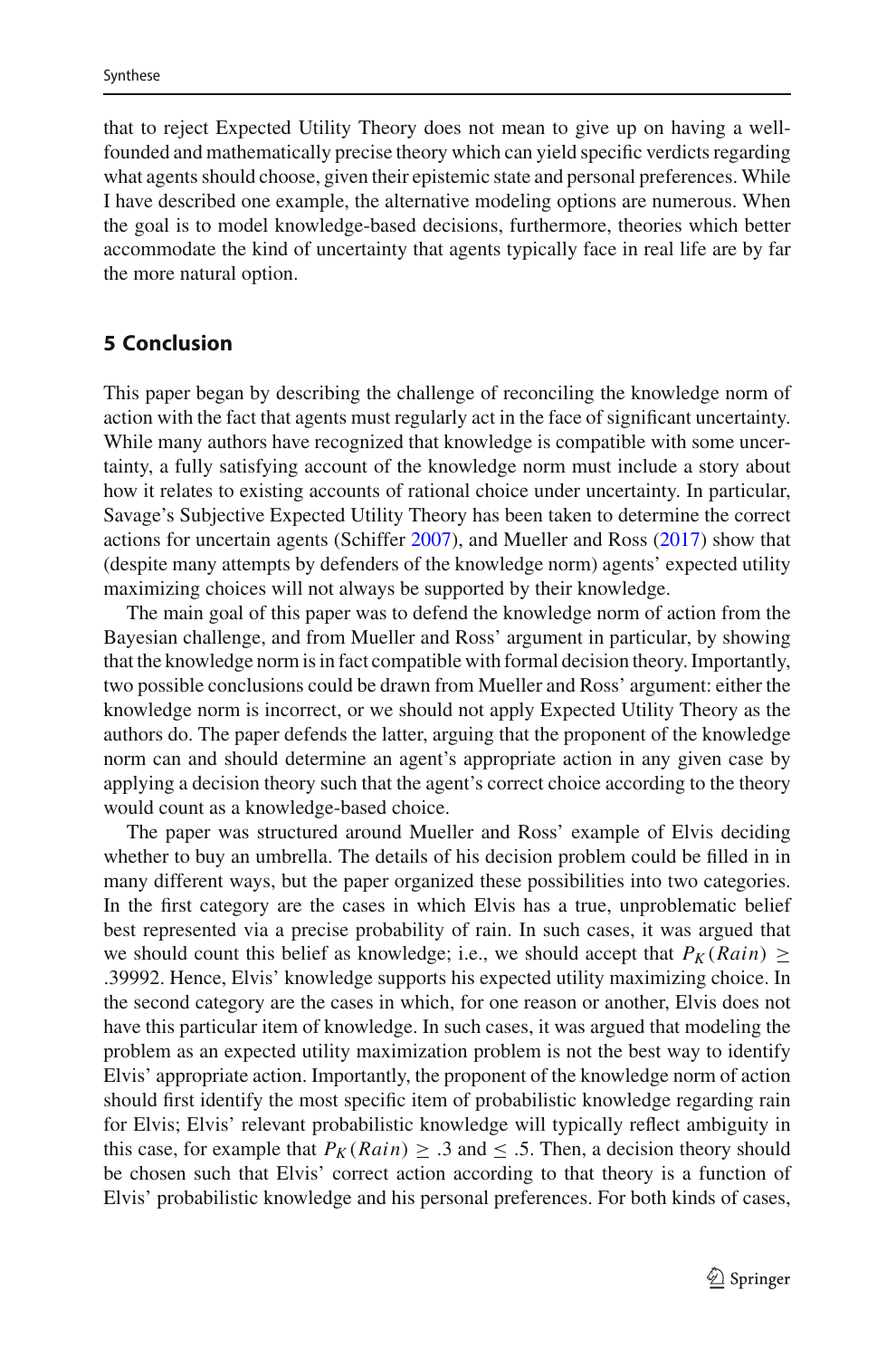the knowledge-based choice coincides with the choice identified by a well-worked out formal decision theory.

All of this shows that the knowledge norm is not as easy to reject as it may have appeared. Expected Utility Theory is not necessarily a good basis for rejecting the knowledge norm because it cannot be used as a fixed point and applied regardless of what the agent knows and why. What we think about Elvis will ultimately depend on our positions about many other things, including our assessment of various Bayesian arguments, what theory of knowledge is correct, how that theory applies to uncertainty, and so forth. Different (complete) packages of background assumptions will support different detailed analyses of Elvis' epistemic state and his appropriate action. Here, I hope to have shown that there are compelling packages which would make an agent's knowledge a direct input to an appealing formal decision theory. Therefore, we need not accept conflict of the sort Mueller and Ross describe.

An important general take-away is that the proponent of knowledge norms can do something much stronger than to merely cast doubt on the arguments of belief-firsters by pointing to disagreement and alternative modeling possibilities such as ambiguous epistemic states. The knowledge-firster can instead argue from a philosophy of science perspective for the re-evaluation in their favor of relevant long-standing disagreements. The argument for this broader lesson draws on Williamson's picture of knowledgefirst as a paradigm which stacks up well with respect to standard theoretic virtues. As noted in the introduction, taking 'knowledge' as a primitive enables a simple and highly coherent picture according to which a plausible natural kind (knowledge) serves as the common normative standard of belief, assertion, and action. The paradigm enables the explanation of a much broader range of empirical data than could other equally simple accounts, while avoiding "overfitting" or the addition of "epicycles" to accommodate contrived or unusual cases, as Williamson might put it.

In light of this, it would be reasonable and justified for the knowledge-firster to see their paradigm as being on the offensive, rather than the defensive, regarding the objection from Expected Utility Theory and others like it. This means taking the primacy of knowledge as a reason for adopting additional friendly (or at least compatible) positions. There has long been disagreement regarding the best representation of uncertainty, the rationality (or compulsion) to act as if one had precise credences regardless of one's information quality, and the status of particular proposals for decision-making given uncertainty (see especially Al-Najjar and Weinstei[n](#page-27-4) [2009;](#page-27-4) Joyc[e](#page-28-18) [2010](#page-28-18) and the many responses to these arguments for a good overview of the ambiguity debate). Instead of merely pointing out that there are positions in these debates which fit better with the proposed knowledge norms, the knowledge-firster could use coherence with their paradigm as a reason in favor of those positions. In the case of Elvis, if the Expected Utility account of his decision is incompatible with a knowledge-based account, this provides a strong reason to represent Elvis' choice problem in a different way.

We can go further by considering an additional theoretical virtue served by embracing the theory of decision under ambiguity. Specifically, if the knowledge-first paradigm can incorporate or even necessitates a theory of decision under ambiguity, then it achieves external validity. That is, the epistemological paradigm coheres nicely with prominent decision theories and their application in the neighboring field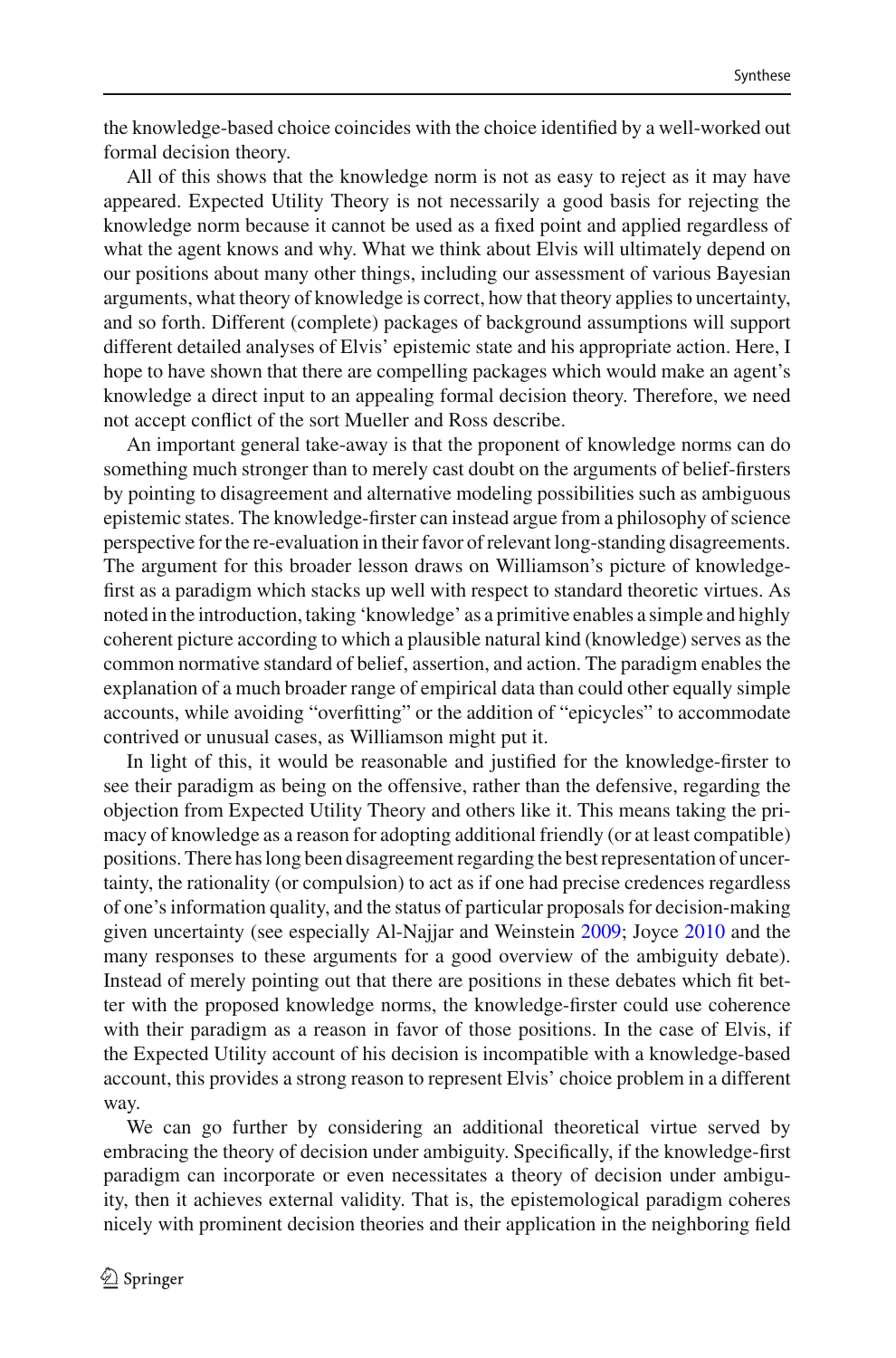of economics. There, decision under ambiguity is a flourishing field. While some still question the rationality of ambiguity sensitivity due to puzzles that it poses (see again Al-Najjar and Weinstei[n](#page-27-4) [2009](#page-27-4) and responses), theories of ambiguity are agreed to be necessary for the tasks of explanation and prediction, both in the laboratory and in the real world (recall again the impact of Ellsber[g](#page-28-7) [1961](#page-28-7) and see Grant et al. [\(2020b,](#page-28-33) Sect. 4) for discussion of an economically important example). In brief, a neighboring discipline finds theories for ambiguity to be indispensable, and it speaks in favor of the knowledge-first paradigm that it suggests the same conclusion. It could help us to rebuild the coherence between neighboring and overlapping research areas (namely, epistemology in philosophy and decision theory in economics) which have slowly drifted apart over the past half-century.

In summary, the knowledge-firster should turn the tables on Mueller and Ross' argument, arguing that if there is a conflict between Expected Utility Theory and the knowledge norm of action, then it is Expected Utility Theory which is the problem. Like all models, the expected utility model has an appropriate context of application, and when an alternative better matches the problem at hand, we should use it. It is a shame that so much further development in decision theory has been ignored in epistemology; much does not serve our purposes, but some does, as I have shown. Starting from the perspective of a well-supported epistemological commitment like the knowledge norm is an excellent way to determine which of the countless available modeling tools are appropriate for answering our questions about rational action.

I close by pointing to some further lines of inquiry which would be useful for the knowledge-firster to pursue, especially if they seek to apply particular decision theories to identify correct knowledge-based choices as I endorse. First, more will have to be said about when an agent counts as having a given item of probabilistic knowledge. According to the knowledge-first approach, knowledge is basic; we recognize it when we see it. When it comes to probabilistic knowledge, however, we do not seem to have such clear intuitions about what agents know. Mos[s](#page-28-2) [\(2013,](#page-28-2) [2017\)](#page-28-3) has gotten the ball rolling by defending probabilistic knowledge and giving many examples to show how it is supposed to work, but intuitions and understanding will need to be built up. This may involve, for example, working to translate key concepts such as safety, sensitivity, and reliability into the probabilistic knowledge setting.

Secondly, the question of how knowledge is related to representation theorems for decisions and belief states may become important for determining when an agent has probabilistic knowledge. Familiar approaches to determining what agents believe include assessing the betting odds considered to be fair or attributing to an agent credences (and a utility function) such that the agent's observed choices are utility maximizing. Is the agent's knowledge some generalization or weakening of these credences? Under what conditions can the same representation theorems be interpreted as directly identifying agents' knowledge?

Finally, and relatedly, there will be a lot of work to be done in determining which of the countless decision theories are best interpreted as producing knowledge-based decisions, and under which circumstances. Section [4](#page-16-0) of this paper described the application of one decision theory in some detail; this, however, was mainly for the sake of having a concrete example of an alternative decision theory and to show that such a theory can be both as simple to apply and as determinate in its verdicts as the more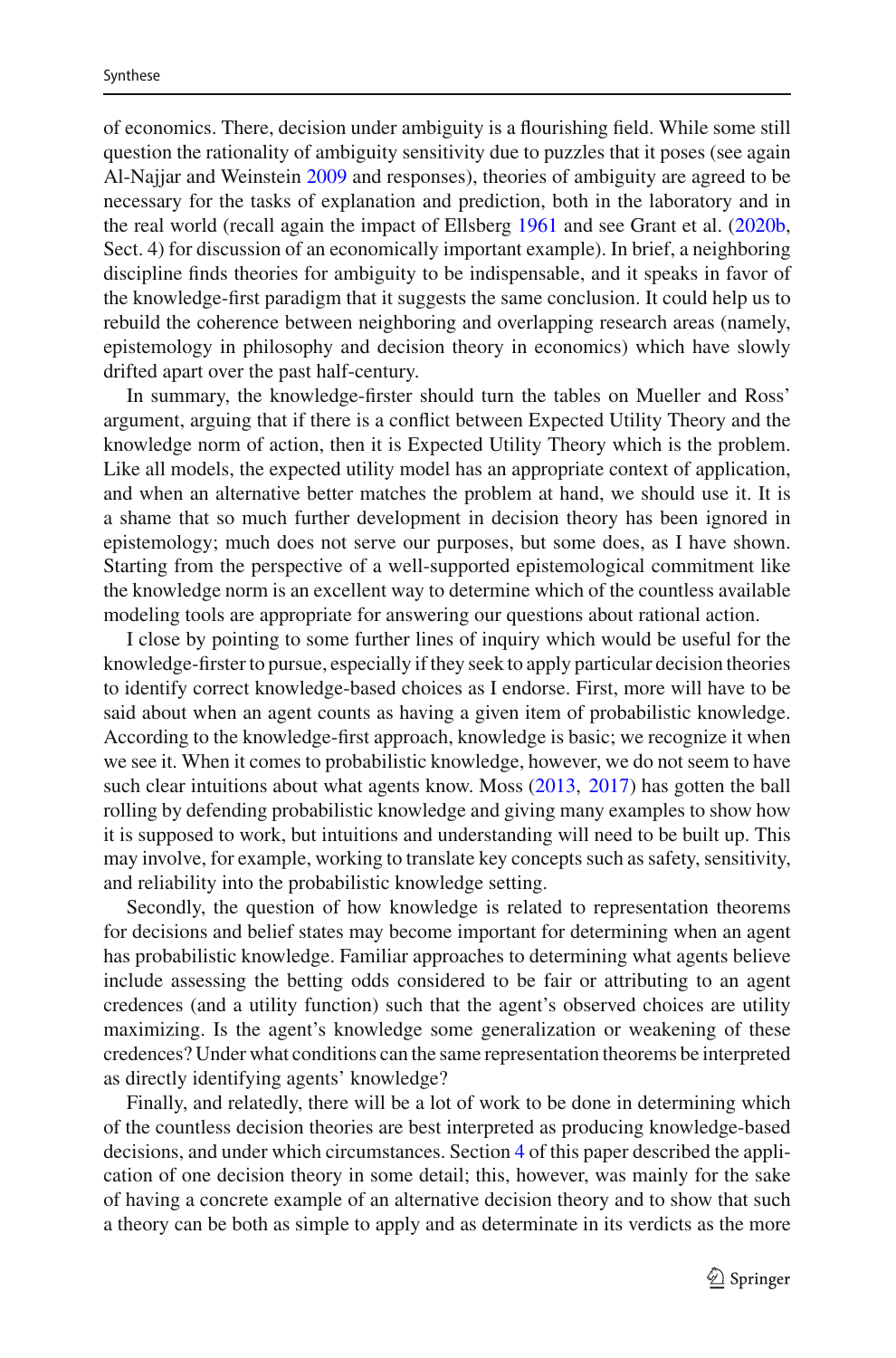familiar Expected Utility Theory. Even among theories incorporating ambiguity, some will be more reasonably interpreted as knowledge-based than others; this might have to do with where they lie on the spectrum from normatively- to descriptively-motivated, or the extent to which the agent is incorporating "objective" information. Furthermore, it is important to note that this paper does not argue that a general knowledge-based decision theory must be a theory for ambiguity. Instead, the key point is that whatever epistemic state the decision theory uses should count as knowledge for the agent, if indeed knowledge is the norm of action. This leaves a very wide range of options open.

In short, insofar as formal tools are going to play an important role in epistemology, their interpretation and suitability needs to be evaluated carefully. A formal apparatus cannot on its own be used to tell us whether a substantial epistemic theory is correct or not. Broader theory also needs to be used to judge the suitability of the formal tools. For knowledge-first epistemology, I have argued that this means reconceiving itself as having a more active role to play where decision theory is concerned than has so far been the case.

**Acknowledgements** The author gratefully acknowledges previous funding support through the German Research Foundation Emmy Noether Project "Knowledge and Decisions," Project Number 315078566; this paper is the product of many discussions as part of that project. She especially thanks Moritz Schulz, Roman Heil, Andy Mueller, Alexander Dinges, and Jacques Vollet for helpful comments. Cooperation with Simon Grant and Jack Stecher has also obviously greatly influenced the present paper and the author's thinking. An audience at the University of Bayreuth provided useful early feedback. Finally, two anonymous reviewers for Synthese provided valuable suggestions that improved the manuscript greatly.

**Funding** Open Access funding enabled and organized by Projekt DEAL.

## **Declarations**

**Conflict of interest** The author declares that she has no conflict of interest.

**Open Access** This article is licensed under a Creative Commons Attribution 4.0 International License, which permits use, sharing, adaptation, distribution and reproduction in any medium or format, as long as you give appropriate credit to the original author(s) and the source, provide a link to the Creative Commons licence, and indicate if changes were made. The images or other third party material in this article are included in the article's Creative Commons licence, unless indicated otherwise in a credit line to the material. If material is not included in the article's Creative Commons licence and your intended use is not permitted by statutory regulation or exceeds the permitted use, you will need to obtain permission directly from the copyright holder. To view a copy of this licence, visit [http://creativecommons.org/licenses/by/4.0/.](http://creativecommons.org/licenses/by/4.0/)

## **References**

- <span id="page-27-3"></span>Abdellaoui, M., & Wakker, P. P. (2020). Savage for dummies and experts. *Journal of Economic Theory*, *186*, 104991.
- <span id="page-27-4"></span>Al-Najjar, N. I., & Weinstein, J. (2009). The ambiguity aversion literature: A critical assessment. *Economics & Philosophy*, *25*(3), 249–284.
- <span id="page-27-1"></span>Bertrand, J. (1888). Calcul des probabilités: Seconde note sur la probabilité du tir à la cible. *Comptes Rendus Hebdomadaires des Séances de l'Académie des Sciences*, *106*, 387–392.
- <span id="page-27-0"></span>Binmore, K. (2008). *Rational decisions*. Princeton, NJ: Princeton University Press.
- <span id="page-27-2"></span>Bogardus, T. (2014). Knowledge under threat. *Philosophy and Phenomenological Research*, *88*(2), 289– 313.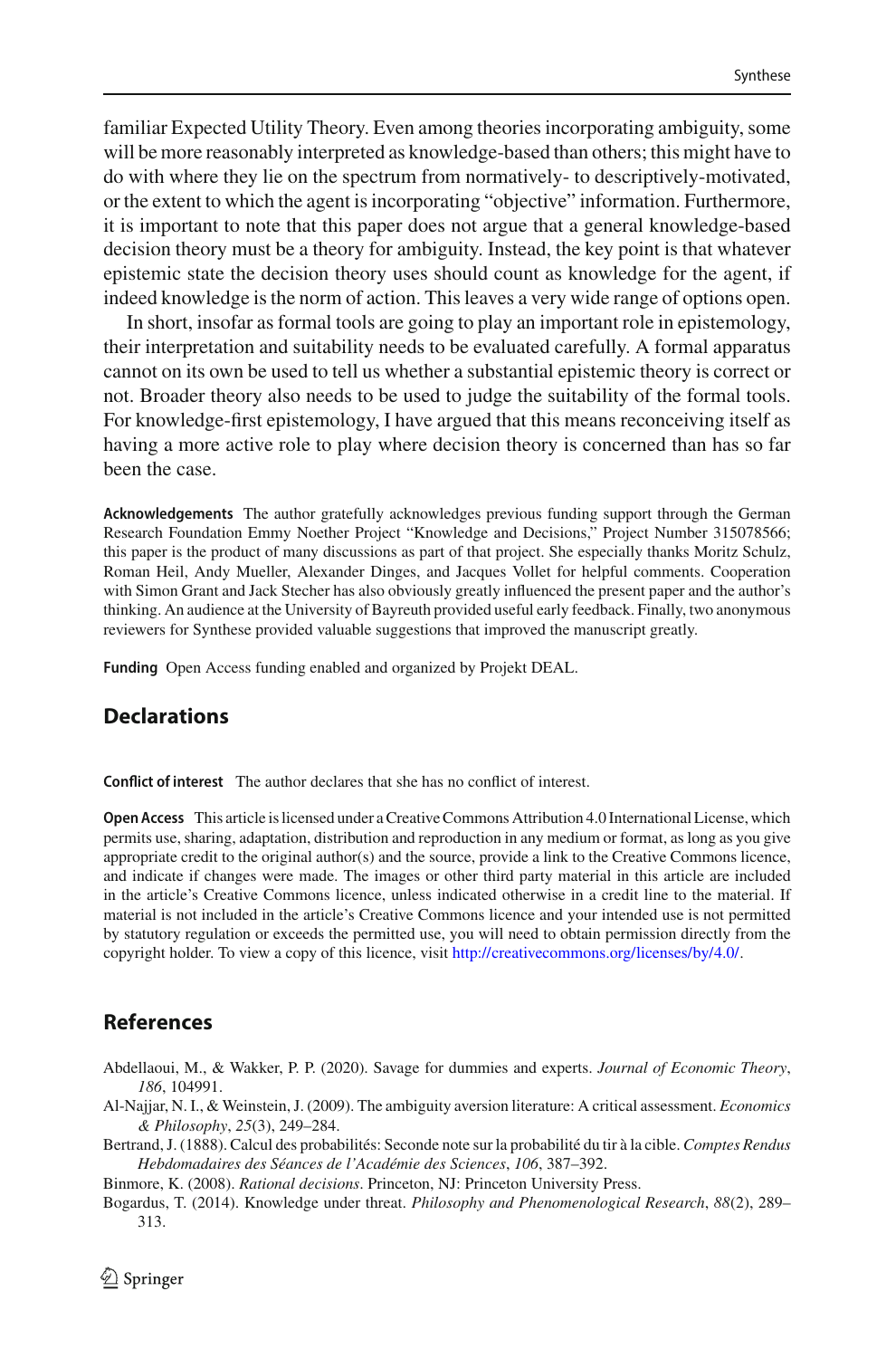<span id="page-28-19"></span>Bradley, S., & Steele, K. (2014). Should subjective probabilities be sharp? *Episteme*, *11*(3), 277–289.

<span id="page-28-22"></span>Broncano-Berrocal, F. (2014). Is safety in danger? *Philosophia*, *42*(1), 63–81.

<span id="page-28-23"></span>Brown, J. (2008a). Knowledge and practical reason. *Philosophy Compass*, *3*(6), 1135–1152.

<span id="page-28-24"></span>Brown, J. (2008b). Subject-sensitive invariantism and the knowledge norm for practical reasoning. *Noûs*, *42*(2), 167–189.

<span id="page-28-8"></span>Buchak, L. (2013). *Risk and rationality*. Oxford: Oxford University Press.

<span id="page-28-6"></span>Chew, S. H., & Sagi, J. S. (2008). Small worlds: Modeling attitudes toward sources of uncertainty. *Journal of Economic Theory*, *139*(1), 1–24.

- <span id="page-28-26"></span>Comesaña, J. (2020). A plea for falsehoods. *Philosophy and Phenomenological Research, 100*(2), 247–276.
- <span id="page-28-28"></span>Dempster, A. P. (1967). Upper and lower probabilities induced by a multivalued mapping. *The Annals of Mathematical Statistics*, *38*(2), 325–339.
- <span id="page-28-17"></span>Elga, A. (2010). Subjective probabilities should be sharp. *Philosopher's Imprint, 10*(5), 1–11.
- <span id="page-28-7"></span>Ellsberg, D. (1961). Risk, ambiguity, and the Savage axioms. *The Quarterly Journal of Economics, 75*(4), pp 643–669.
- <span id="page-28-29"></span>Etner, J., Jeleva, M., & Tallon, J. M. (2012). Decision theory under ambiguity. *Journal of Economic Surveys*, *26*(2), 234–270.
- <span id="page-28-9"></span>Feldbacher-Escamilla, C. J. (2018). Knowledge first and rational action. *Teorema*, *37*(2), 31–54.
- <span id="page-28-13"></span>Fishburn, P. C. (1986). The axioms of subjective probability. *Statistical Science*, *1*(3), 335–358.

<span id="page-28-12"></span>Friedman, M. (1991). The re-evaluation of logical positivism. *The Journal of Philosophy*, *88*(10), 505–519. Gerken, M. (2011). Warrant and action. *Synthese*, *178*, 529–547.

- <span id="page-28-25"></span><span id="page-28-21"></span>Goldman, A. I. (1979). What is justified belief? In G. Pappas (Ed.), *Justification and knowledge* (pp. 1–23). Dordrecht: Springer.
- <span id="page-28-36"></span>Good, I. (1966). Symposium on current views of subjective probability: Subjective probability as the measure of a non-measurable set. *Studies in Logic and the Foundations of Mathematics*, *44*(C), 319–329.
- <span id="page-28-31"></span>Grant, S., Rich, P., & Stecher, J. D. (2020a). Bayes and Hurwicz without Bernoulli. *Journal of Economic Theory*,. [https://doi.org/10.1016/j.jet.2020.105027.](https://doi.org/10.1016/j.jet.2020.105027)
- <span id="page-28-33"></span>Grant, S., Rich, P., & Stecher, J. D. (2020b). Worst- and best-case expected utility and ordinal metautility. Available at SSRN 3369078.
- <span id="page-28-32"></span>Grant, S., Rich, P., & Stecher, J. D. (2021). Objective and subjective rationality and decisions with the best and worst case in mind. *Theory and Decision*, *90*, 309–320.
- <span id="page-28-35"></span><span id="page-28-0"></span>Greenough, P., & Pritchard, D. (Eds.). (2009). *Williamson on knowledge*. Oxford: Oxford University Press. Gul, F., & Pesendorfer, W. (2014). Expected uncertainty utility. *Econometrica*, *82*(1), 1–39.
- <span id="page-28-30"></span><span id="page-28-4"></span>Hawthorne, J., & Stanley, J. (2008). Knowledge and action. *The Journal of Philosophy*, *105*(10), 571–590. Heil, R. (2019a). Knowledge, action and partial belief, ms.
- <span id="page-28-27"></span>Heil, R. (2019b). Knowledge-based decision theory, reasonable false beliefs and guidance, ms.
- <span id="page-28-38"></span>Hurwicz, L. (1951). Optimality criteria for decision making under ignorance. *Cowles Commission Discussion Paper, Statistics*, 370.
- <span id="page-28-5"></span>Jackson, A. (2012). Two ways to put knowledge first. *Australasian Journal of Philosophy*, *90*(2), 353–369.
- <span id="page-28-11"></span>Jaynes, E. T. (1968). Prior probabilities. *IEEE Transactions on Systems Science and Cybernetics*, *SSC–4*(3), 227–241.
- <span id="page-28-10"></span>Jeffrey, R. C. (1965). *The logic of decision*. New York, NY: McGraw-Hill.
- <span id="page-28-14"></span>Joyce, J. M. (1998). A nonpragmatic vindication of probabilism. *Philosophy of Science*, *65*(4), 575–603.
- <span id="page-28-18"></span>Joyce, J. M. (2010). A defense of imprecise credences in inference and decision making. *Philosophical Perspectives*, *24*, 281–323.
- <span id="page-28-34"></span>Klibanoff, P., Marinacci, M., & Mukerji, S. (2005). A smooth model of decision making under ambiguity. *Econometrica*, *73*(6), 1849–1892.
- <span id="page-28-16"></span>Konek, J. (2019). Comparative probabilities. In: J. Weisberg & R. Pettigrew (Eds.), The open handbook of formal epistemology (pp. 267–348). Philpapers. [https://philpapers.org/rec/PETTOH-2.](https://philpapers.org/rec/PETTOH-2)
- <span id="page-28-20"></span>Konek, J. (forthcoming). Epistemic conservativity and imprecise credence. *Philosophy and Phenomenological Research*.
- <span id="page-28-15"></span>Kraft, C. H., Pratt, J. W., & Seidenberg, A. (1959). Intuitive probability on finite sets. *The Annals of Mathematical Statistics*, *30*(2), 408–419.
- <span id="page-28-37"></span>Luce, R. D., & Raiffa, H. (1958). *Games and decisions: Introduction and critical survey*. New York, NY: Wiley.
- <span id="page-28-1"></span>McGlynn, A. (2014). *Knowledge first?*. Hampshire: Palgrave Macmillan.
- <span id="page-28-2"></span>Moss, S. (2013). Epistemology formalized. *Philosophical Review*, *122*(1), 1–43.
- <span id="page-28-3"></span>Moss, S. (2017). *Probabilistic knowledge*. Oxford: Oxford University Press.